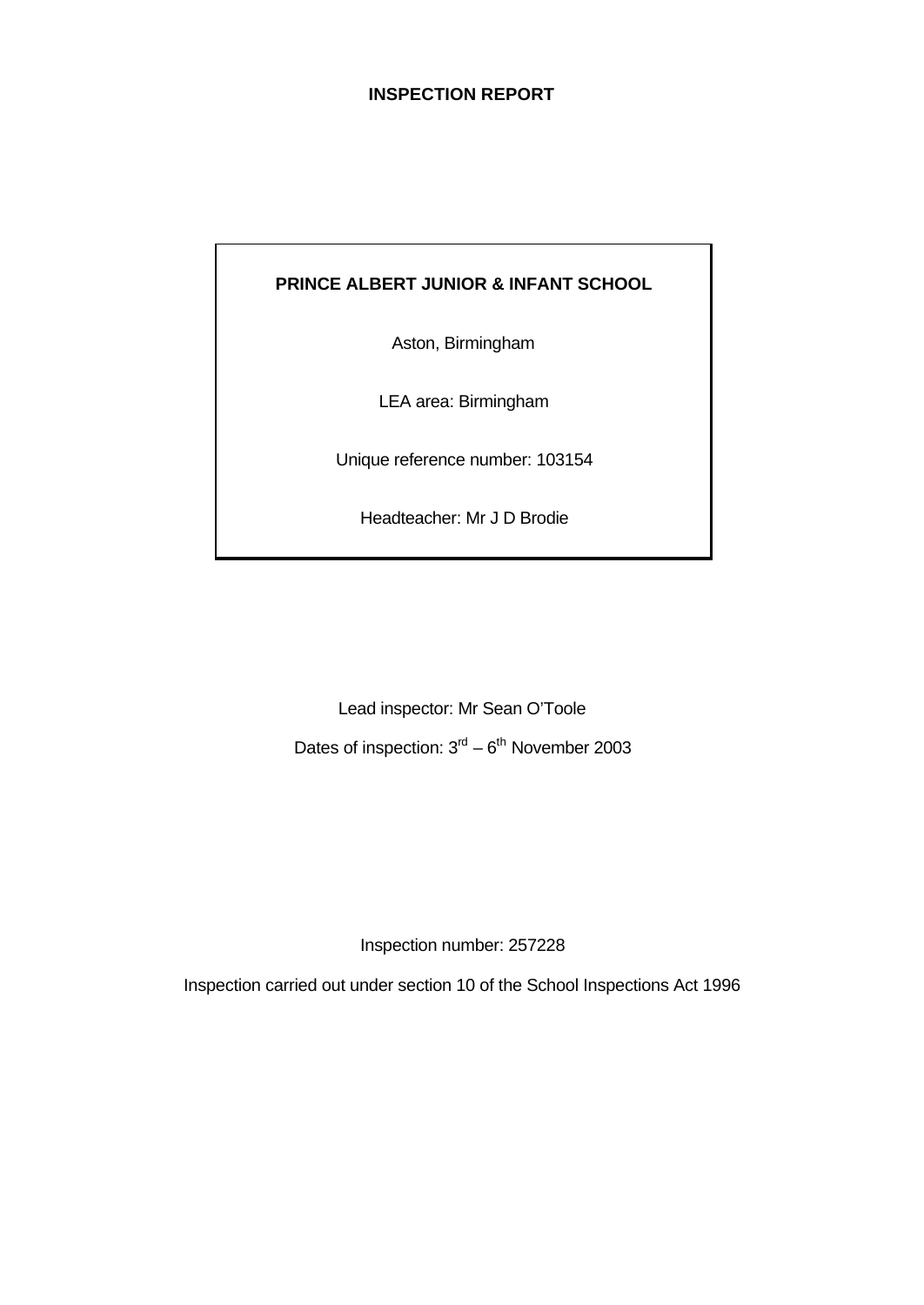## © Crown copyright 2003

This report may be reproduced in whole or in part for non-commercial educational purposes, provided that all extracts quoted are reproduced verbatim without adaptation and on condition that the source and date thereof are stated.

Further copies of this report are obtainable from the school. Under the School Inspections Act 1996, the school must provide a copy of this report and/or its summary free of charge to certain categories of people. A charge not exceeding the full cost of reproduction may be made for any other copies supplied.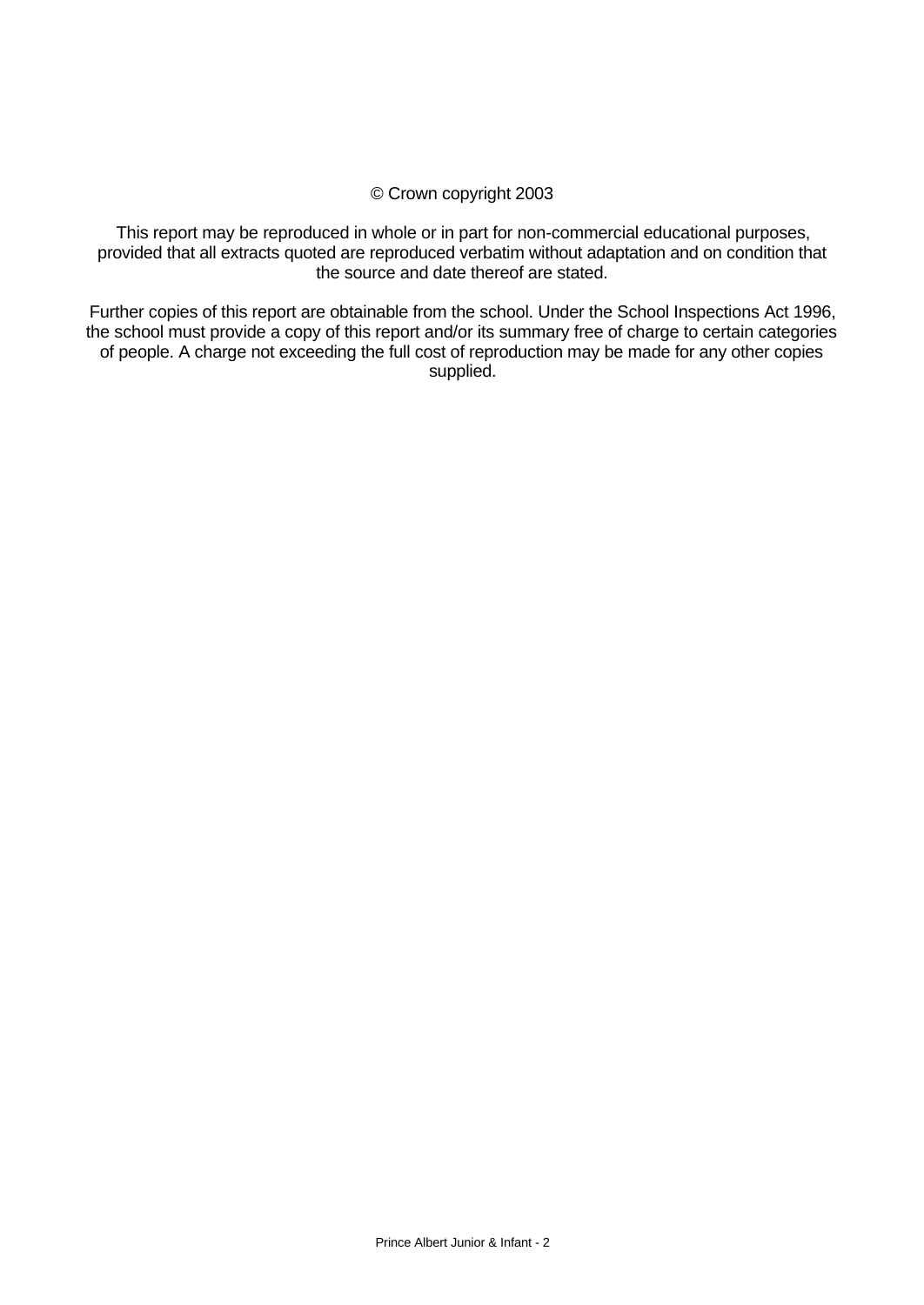# **INFORMATION ABOUT THE SCHOOL**

| Type of school:              | Primary                     |
|------------------------------|-----------------------------|
| School category:             | Community                   |
| Age range of pupils:         | $3 - 11$ years              |
| Gender of pupils:            | Mixed                       |
| Number on roll:              | 709                         |
| School address:              | <b>Albert Road</b><br>Aston |
| Postcode:                    | Birmingham<br><b>B6 5NH</b> |
| Telephone number:            | 0121 3270594                |
| Fax number:                  | 0121 3282911                |
| Appropriate authority:       | The Governing Body          |
| Name of chair of governors:  | Mr S Hussain                |
| Date of previous inspection: | 2 <sup>nd</sup> March 1998  |

# **CHARACTERISTICS OF THE SCHOOL**

Located in Aston, a suburb of Birmingham, it is much bigger than most primary schools and is oversubscribed. Almost all of the 709 pupils (314 girls and 375 boys) speak English as an additional language and a fifth are at an early stage of learning English. The most common languages spoken are Sylhetti, Mirpuri and Malay. The area in which pupils live is amongst the most deprived in the country. Over half of the pupils are eligible for free school meals (well above average). On starting school almost all pupils' skills, knowledge and understanding are well below those expected for their age and their knowledge of English is extremely low. The school has identified about 14 per cent of pupils as having special educational needs, and three have statements. Most of these pupils have difficulties including speech and communication. The school has received national awards for achievement, has the Basic Skills Quality Mark and is a school of excellence for cricket. It is involved in several initiatives including Excellence in Cities, an Education Action Zone and the Pathfinder Project on workforce remodelling. The TILE project (Towards Improving Learning and Employability) lies at the heart of the school's programme of improving pupils' personal, academic, social and emotional development.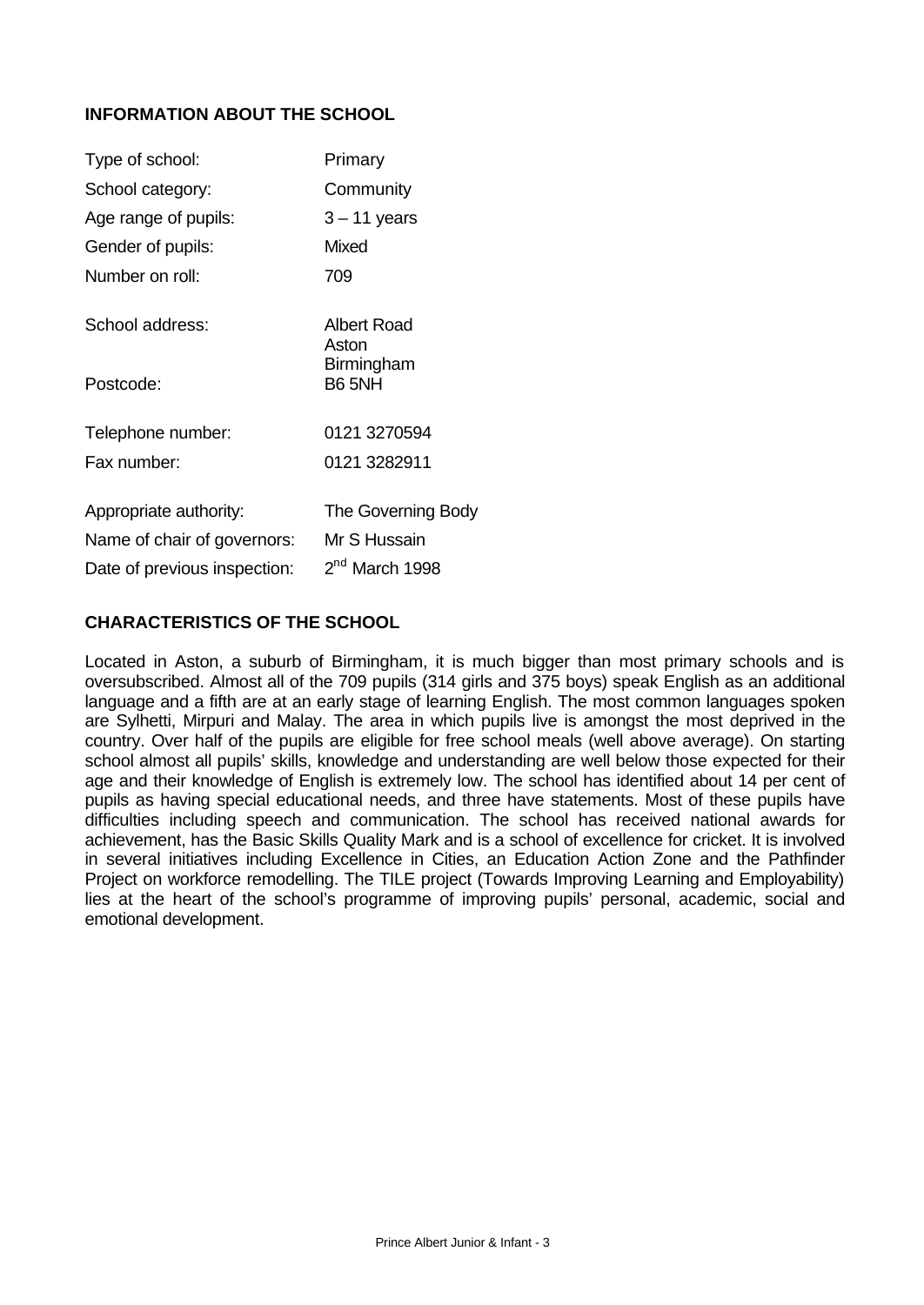# **INFORMATION ABOUT THE INSPECTION TEAM**

| Members of the inspection team |                    | <b>Subject responsibilities</b> |                                                                                            |
|--------------------------------|--------------------|---------------------------------|--------------------------------------------------------------------------------------------|
| 20891                          | Sean O'Toole       | Lead inspector                  | Information and communication<br>technology; Design and technology;<br>Physical education. |
| 14178                          | Patricia Willman   | Lay inspector                   |                                                                                            |
| 20911                          | <b>Judy Dawson</b> | Team inspector                  | Foundation Stage curriculum;<br>History; Music.                                            |
| 23453                          | Carole Cressey     | Team inspector                  | English as additional language;<br>Mathematics; Art and design.                            |
| 30842                          | June Turner        | Team inspector                  | English; Geography.                                                                        |
| 22884                          | Sandra Sutcliffe   | Team inspector                  | Special educational needs;<br>Science; Religious education.                                |

The inspection contractor was:

Inspire Educational Ltd

The Coach House 132 Whitaker Road Derby

DE23 6AP

Any concerns or complaints about the inspection or the report should be made initially to the inspection contractor. The procedures are set out in the leaflet *'Complaining about Ofsted Inspections'*, which is available from Ofsted Publications Centre (telephone 07002 637833) or Ofsted's website (www.oftsed.gov.uk).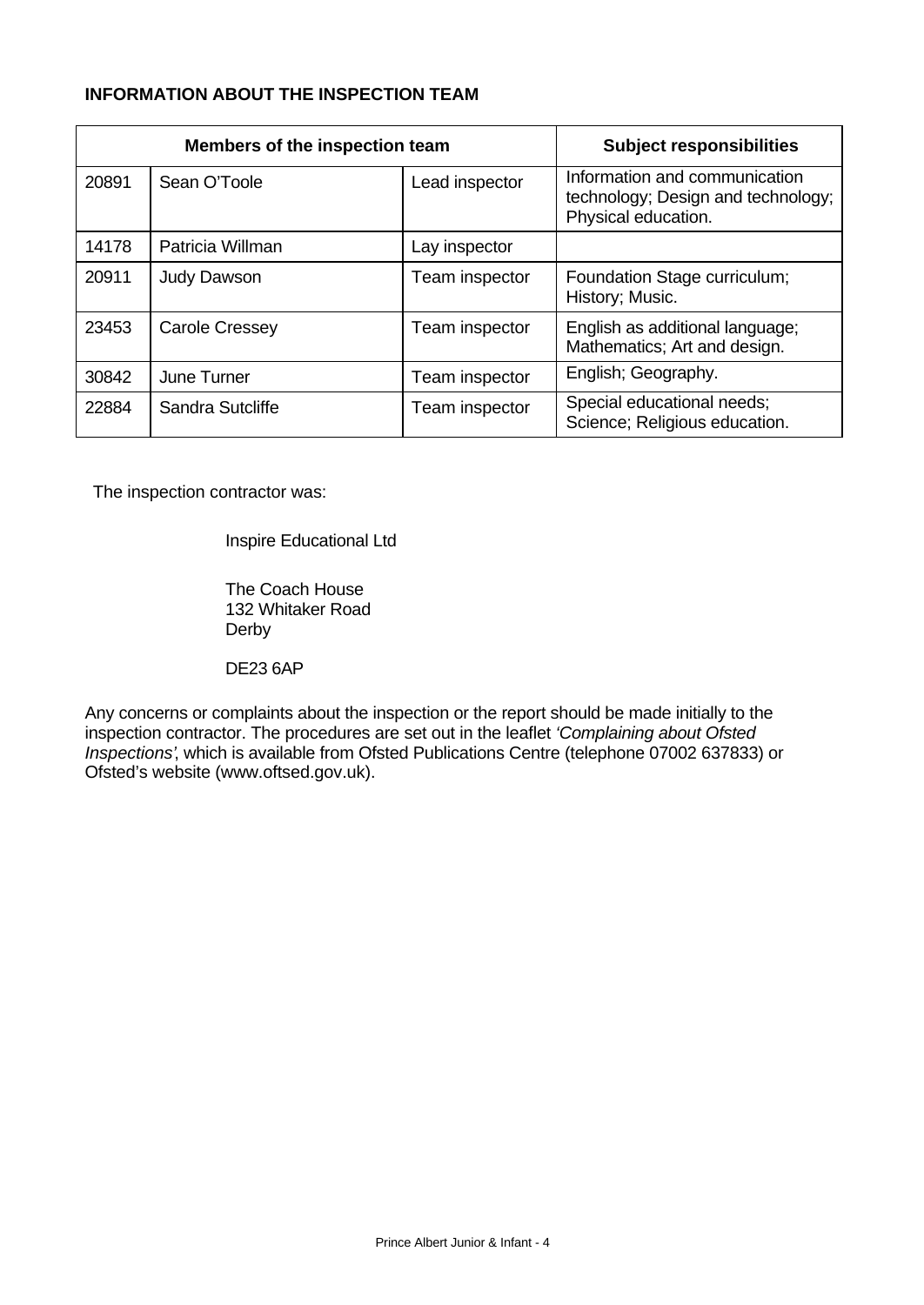# **REPORT CONTENTS**

|                                                                                                                                    | Page |
|------------------------------------------------------------------------------------------------------------------------------------|------|
| <b>PART A: SUMMARY OF THE REPORT</b>                                                                                               | 6    |
| <b>PART B: COMMENTARY ON THE MAIN INSPECTION FINDINGS</b>                                                                          |      |
| <b>STANDARDS ACHIEVED BY PUPILS</b>                                                                                                | 8    |
| Standards achieved in areas of learning, subjects and courses                                                                      |      |
| Pupils' attitudes, values and other personal qualities                                                                             |      |
| <b>QUALITY OF EDUCATION PROVIDED BY THE SCHOOL</b>                                                                                 | 12   |
| Teaching and learning<br>The curriculum<br>Care, guidance and support<br>Partnership with parents, other schools and the community |      |
| <b>LEADERSHIP AND MANAGEMENT</b>                                                                                                   | 17   |
| PART C: THE QUALITY OF EDUCATION IN AREAS OF LEARNING,<br><b>SUBJECTS AND COURSES</b>                                              | 20   |
| AREAS OF LEARNING IN THE FOUNDATION STAGE                                                                                          | 20   |
| <b>SUBJECTS IN KEY STAGES 1 AND 2</b>                                                                                              | 23   |
| PART D: SUMMARY OF THE MAIN INSPECTION JUDGEMENTS                                                                                  | 33   |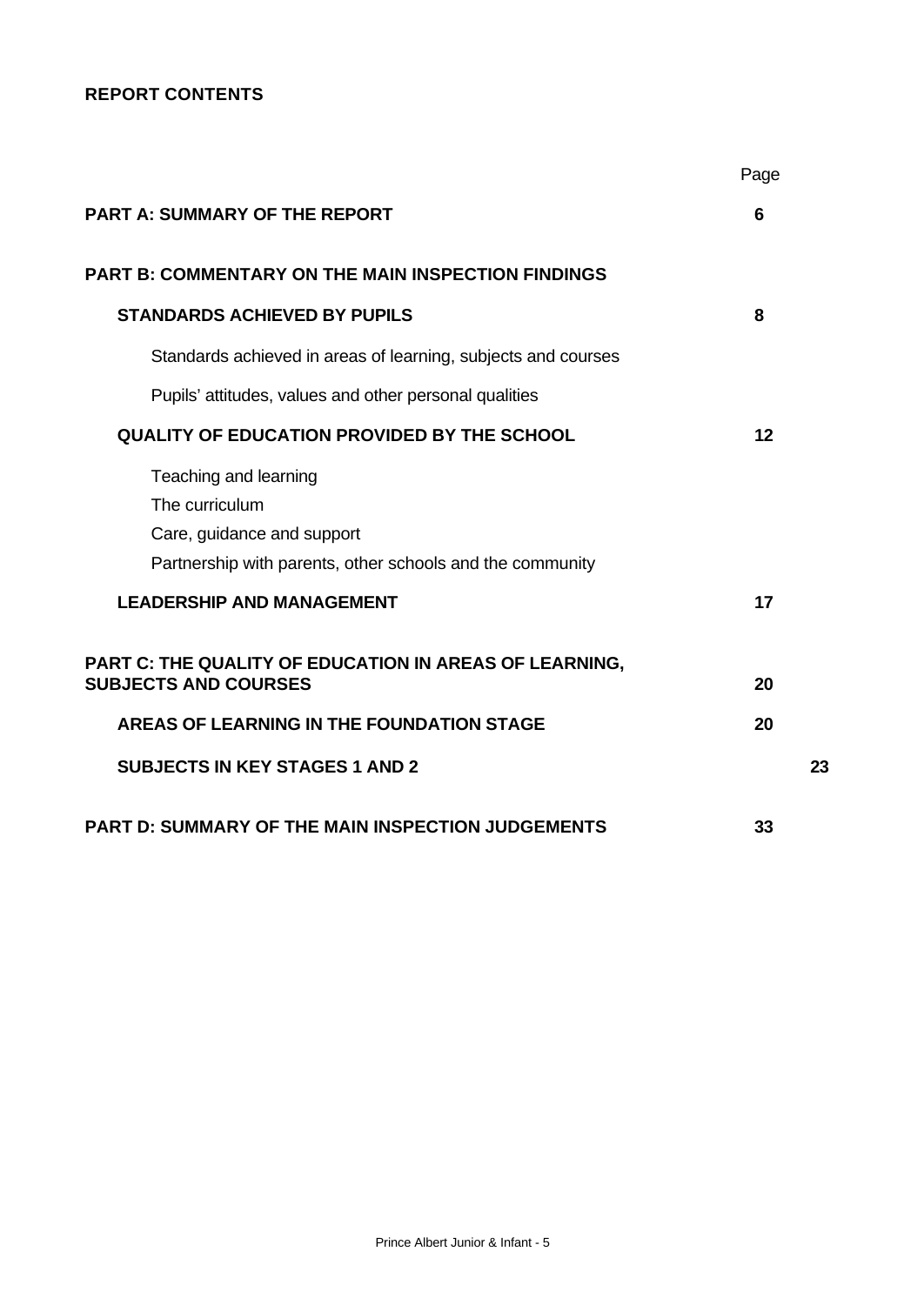# **PART A: SUMMARY OF THE REPORT**

## **OVERALL EVALUATION**

**Several excellent and many very good features make this an effective school**. It is **highly inclusive** and, through effective teaching, a very good curriculum and very strong leadership and management, it provides well for its pupils. The school offers **good** value for money.

#### **The school's main strengths and weaknesses are:**

- The headteacher promotes confidence in the staff and pupils and inspires them to succeed
- Pupils of all abilities achieve well in most subjects, although girls are generally more successful than boys in national tests
- About a third of the lessons seen were very good or excellent
- Although pupils achieve well, standards in English could be better
- Pupils achieve very well in information and communication technology (ICT)
- The curriculum is innovative and challenging
- Behaviour and attitudes are very good; relationships are excellent
- More work is needed on tracking individuals' progress
- The school is highly effective in involving parents and the community

**Improvement since the last inspection in March 1998 has been very good.** The school has worked hard to raise standards although there has been a dip in the most recent national test results. The issues raised in the previous inspection report have been dealt with and have brought improvements in ICT, music and design and technology. Teaching and leadership and management have continued to improve and contribute much to creating a harmonious and purposeful community. **There is very good potential for further improvement**.

| <b>Results in National</b><br>Curriculum tests at the end | All schools | Similar schools |      |      |
|-----------------------------------------------------------|-------------|-----------------|------|------|
| of Year 6, compared with:                                 | 2000        | 2001            | 2002 | 2002 |
| English                                                   |             | С               |      |      |
| <b>Mathematics</b>                                        | C           |                 |      | B    |
| Science                                                   |             |                 |      |      |

# **STANDARDS ACHIEVED**

*Key: A - well above average; B – above average; C – average; D – below average; E – well below average Similar schools are those with similar percentages of pupils eligible for free school meals*

There are several significant barriers to learning. Pupils start school with well below average levels of skills, knowledge and understanding and most come from very poor socio-economic backgrounds. The impact of taking extended holidays, especially in Year 6, has a detrimental effect on learning. Most pupils come from homes where English is not generally used and their limited understanding of English hampers their success in national tests. The school compensates well for these factors.

Pupils in the Foundation Stage make good progress and achieve well but few attain the expected goals for their age in communication, language and literacy, mathematical and creative development, although most are on course to attain them in knowledge and understanding of the world, physical and personal, social and emotional development. Inspection evidence shows that progress and achievement for the different groups of pupils is good in almost all subjects, although achievement in English could be better especially in writing in Years 3 to 6. Achievement in mathematics and science is good overall. National test results and inspection evidence show that by the end of Year 2, the pupils attain above average standards in reading, writing and mathematics when compared with schools with similar intakes although reading is well below the national average and writing and mathematics are below average. There has been slow but steady improvement since the previous inspection and achievement in mathematics and science is very good in Years 1 and 2.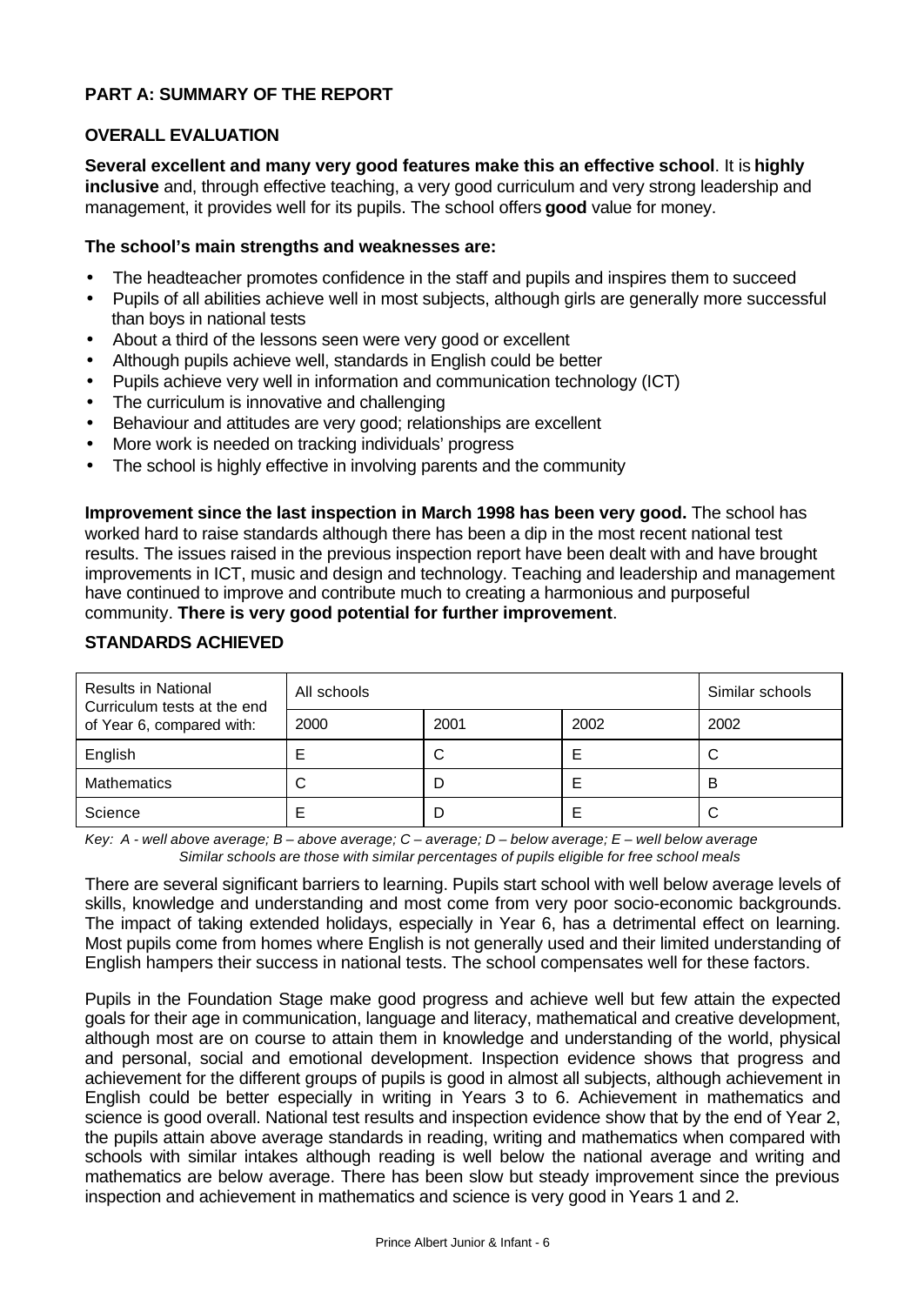In spite of the recent dip in standards in English, mathematics and science in the Year 6 national tests, there has been some improvement since the previous inspection and the trend has been broadly in line with national improvements. Inspection evidence shows that standards are below average in English, mathematics and science. In the tests, girls are more successful than boys; the gap has been particularly wide in writing. The use of ICT is proving especially effective in motivating boys and improving their writing and research skills. Pupils with special educational needs make good progress and achieve well. Pupils at an early stage of learning English receive much support and achieve very well. The school identifies and supports gifted and talented pupils effectively although the more able pupils are not always challenged enough. Pupils achieve very well in ICT, art and design, music and some aspects of physical education. Achievement in religious education is good and satisfactory in design and technology.

The ethos of encouragement very successfully creates an environment in which pupils thrive. The pupils are very well behaved and have very positive attitudes. Relationships are excellent. **The school promotes pupils' personal, social and emotional development very well. Its fostering of a sense of community with common and inclusive values contributes excellently to the pupils' spiritual, moral, social and cultural development.** The school council plays a significant part in voicing pupils' opinions. The school has met with substantial success through excellent systems to reduce absence, and attendance is well above average.

# **QUALITY OF EDUCATION**

**The quality of education provided by the school is good**; the school is particularly effective in nurturing pupils' gifts and talents. **Teaching and learning are good**. Very good planning, excellent use of ICT to stimulate learning and very good subject knowledge are strong contributors to learning. Although much of the teaching of English is good, teachers' use of assessment is not sharp enough. The teaching of mathematics and science is mostly very good. Teaching in the Foundation Stage is good. Pupils are keen to learn and work hard although they do not show enough pride in the presentation of their English work. The school's very good curriculum sparks enthusiasm among pupils and is enriched by excellent extra-curricular activities which stimulate success and achievement in sport, music and ICT. Pervading the school is a sense of care for individuals; staff are highly ambitious for their pupils. The school has exceptionally effective ways of involving parents. Extended services and educational/support programmes are excellent.

## **LEADERSHIP AND MANAGEMENT**

The school is very clear about its objectives because the outstanding headteacher leads with vision and flair, supported excellently by the deputies and senior staff. **Very good leadership and management** have created a vibrant team willing to try innovative approaches to raise achievement. Subject leaders play a pivotal role in developing and managing the curriculum. Administrative systems are very efficient and involvement in initiatives have reduced teachers' workload and freed time to concentrate on improving achievement. The school sets ambitious targets through the good use of data and research but this process should be sharpened up through more focused tracking of individual performance. Very good use is made of funds. The school's involvement in several major projects is raising pupils' achievement. The very good governors play a key part in school improvement and in challenging the staff; they provide excellent support.

## **PARENTS' AND PUPILS' VIEWS OF THE SCHOOL**

Pupils are immensely proud of their school. Parents are highly satisfied with the school and speak glowingly of all it does.

## **IMPROVEMENTS NEEDED**

The most important things the school should do to improve are:

- Raise standards in English
- Be more rigorous in monitoring each pupil's progress and setting challenging work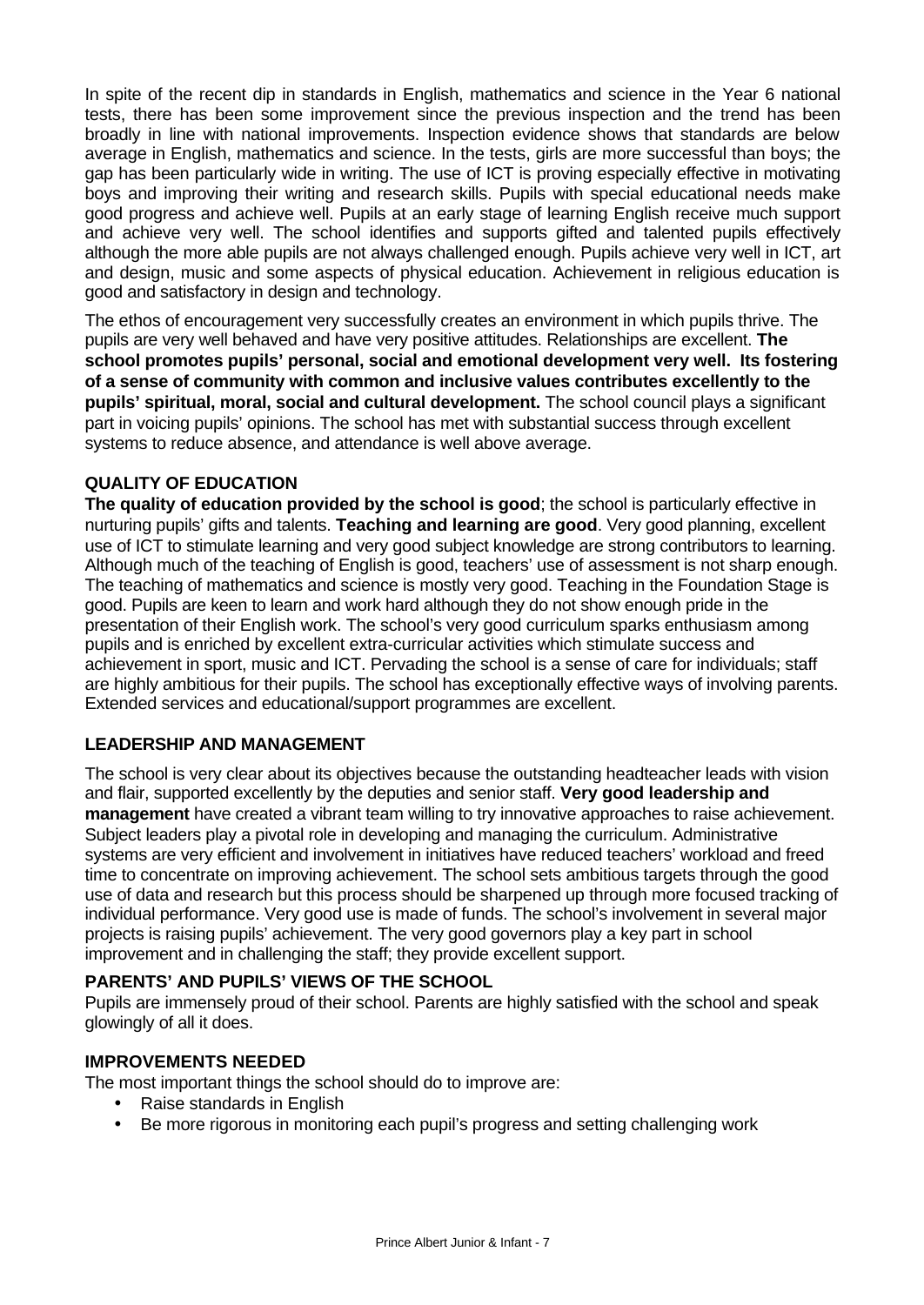# **PART B: COMMENTARY ON THE INSPECTION FINDINGS**

# **STANDARDS ACHIEVED BY PUPILS**

#### **Standards achieved in areas of learning, subjects and courses**

**Pupils of all abilities and backgrounds achieve well**. Although standards are mostly below average in English, mathematics and science, they are rising; girls tend to be more successful than boys in national tests. Pupils achieve very well in those subjects that are less dependent upon English language skills. Achievement in Years 1 to 5 is better than in Year 6. There has been good improvement in most subjects since the previous inspection.

#### **Main strengths and weaknesses**

- Children in the Foundation Stage achieve well, although few attain the expected goals for their age by the start of Year 1
- Standards in English are low in national tests
- Pupils in Years 1 and 2 achieve very well in mathematics and science
- Standards in ICT are well above average and achievement is very good
- Achievement in music and art and design is very good

- 1. There are significant external barriers to learning in this school.
	- Attainment on admission is well below average and very low in language and literacy
	- Almost all pupils have English as an additional language and a fifth start school with very little or no English; many pupils come from backgrounds where the language relies on oral rather than written traditions
	- The area around the school is among the most socio-economically deprived in the country
	- A fifth of Year 6 pupils took extended holidays before the national tests in 2003 and about 10 per cent of these pupils joined the school after Year 3
- 2. The school provides substantial help to enable pupils to overcome these barriers
	- Family learning has helped to raise the proportion of parents speaking English and their understanding of how to help their children learn
	- Initiatives to improve attendance have been highly successful
	- Pupils have access to the school's laptop computers at home
	- The school's initiatives in mathematics, ICT, physical education, art and design and music have substantially improved achievement
	- Extended opportunities for learning are excellent and have resulted in high levels of motivation among boys and girls
	- Research at the school has identified significant features that inhibit the development of reading and resulted in a successful programme of improvement
- 3. Children in the Foundation Stage make good progress and achieve well. Their most significant gains in learning are in knowledge and understanding of the world, physical and personal, social and emotional development and achievement for boys and girls in these areas of learning is very good. By the end of the reception year few attain the early learning goals in communication, language and literacy, mathematical and creative development but most attain the goals in physical personal, social and emotional development and knowledge and understanding of the world.
- 4. The rate of progress through Years 1 and 2 is good for all pupils regardless of ability and background. The pupils achieve well overall and very well in mathematics, ICT, music and art and design. Results of national tests at the end of Year 2 in 2002 showed that standards were well below average in reading and science, and below average in writing and mathematics. Comparisons with similar schools showed that pupils attained above average standards. New initiatives and changes to teaching have led to improvement and inspection evidence shows that standards in science are average and are below average in reading, writing and mathematics.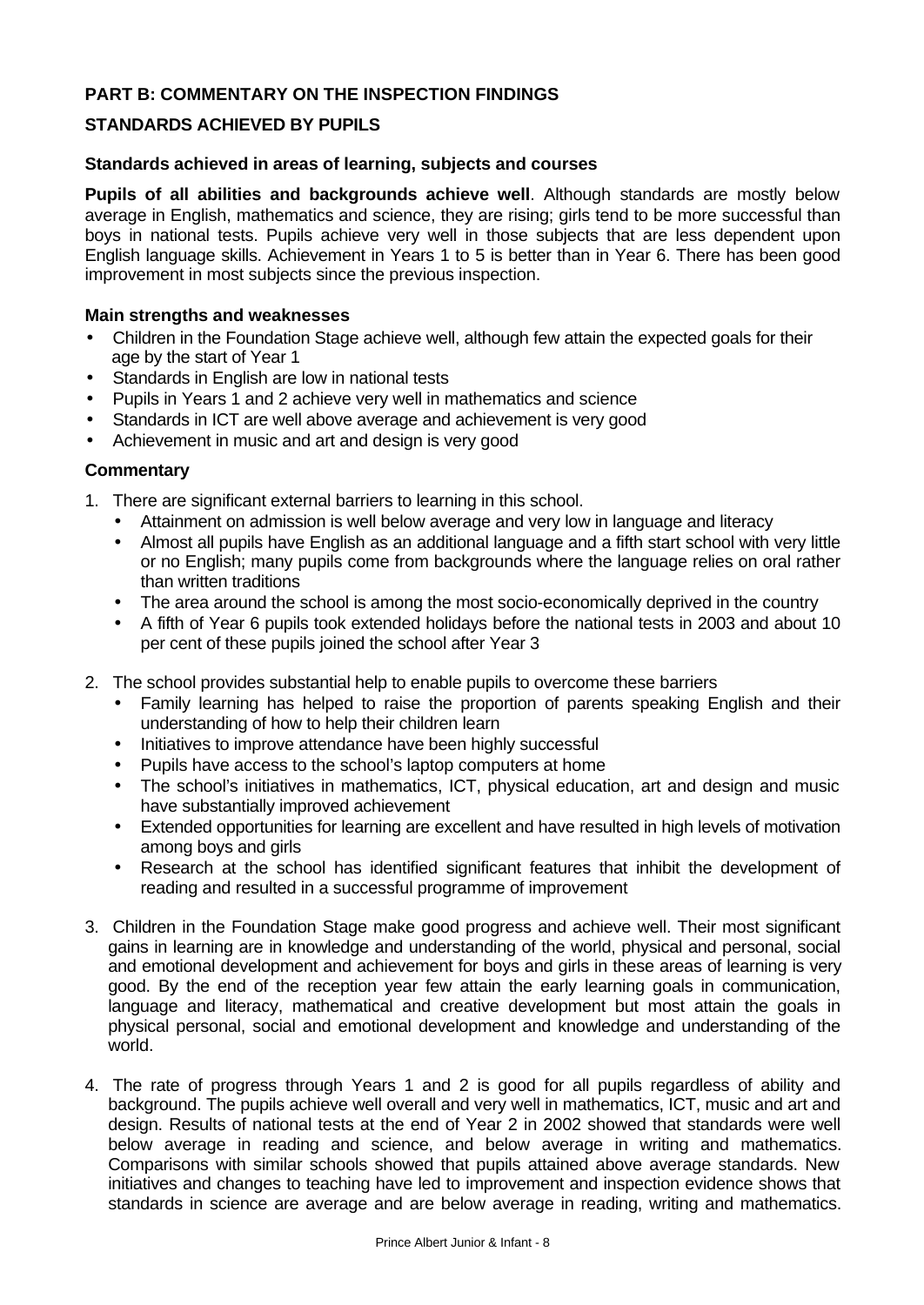Over the last five years girls have attained slightly better results than boys but this gap has narrowed in the last few years and inspection evidence shows little variation in performance in the classroom.

| Standards in:      | School results<br><b>National results</b> |             |
|--------------------|-------------------------------------------|-------------|
| Reading            | 14.6 (14.5)                               | 15.8(15.7)  |
| Writing            | 13.6(14.4)                                | 14.4 (14.3) |
| <b>Mathematics</b> | 15.6 (15.4)                               | 16.5 (16.2) |

#### *Standards in national tests at the end of Year 2 – average point scores in 2002*

*There were 90 pupils in the year group. Figures in brackets are for the previous year*

5. Tests results at the end of Year 6 improved between 1998 and 2001 but declined in 2002 and preliminary indicators show that they have remained low in the 2003 tests. Nevertheless, since the previous inspection, standards have improved overall, although more remains to be done to repeat the school's success of 2001. Inspection evidence shows that the school's initiatives are working and standards are rising but remain below average in English, mathematics and science. The most rapid gains in learning and highest achievement are in mathematics because of strong subject leadership and the extensive use of ICT. Good plans are in hand to follow similar practice in English. In the tests in 2002 standards in English, mathematics and science were well below the national average but average in English and science and above average in mathematics when compared with similar schools. Test results show that girls do much better than boys in English, especially in writing, and that boys tend to achieve a little better in mathematics and science. The school has successfully targeted boys' writing through the extensive use of ICT and this has raised levels of motivation and is having a positive impact on standards. More remains to be done to develop English skills but a good start has been made. The most significant aspect that hampers pupils' success in English is their limited comprehension of complex language and ideas. The school is working hard to improve this through teaching technical vocabulary for each subject. ICT is used excellently to support learning in other subjects. Evidence in pupils' history and religious education books shows that literacy skills are used well to enhance learning. Pupils make good use of numeracy skills in design and technology, science and art and design. The school analyses the performance of different groups and uses the information to set ambitious targets. It is currently on course to achieve them; although the preliminary results in 2003 show that they fell short by some way.

| Standards in:      | School results | National results |
|--------------------|----------------|------------------|
| English            | 24.0 (26.7)    | 27.0 (27.0)      |
| <b>Mathematics</b> | 25.4 (25.8)    | 26.7 (26.6)      |
| Science            | 26.3(27.8)     | 28.3 (28.3)      |

*There were 91 pupils in the year group. Figures in brackets are for the previous year*

6. Inspection evidence points to higher levels of attainment among younger pupils where the impact of initiatives, such as family learning and raising attendance, has been greatest. Pupils in Years 3 to 5 are currently achieving better than Year 6. The school is tackling this by substantially increasing the level of teaching and classroom support for the pupils in Year 6. Pupils with special educational needs receive very good support; they achieve very well and make most gains in practical and creative work; a particular success is their very good achievement in ICT. Pupils at an early stage of learning English benefit from high quality specialist support and make very good progress. In many year groups there are teachers or support staff who speak a range of languages. Bi-lingualism is encouraged and valued and this gives the pupils confidence so that they make very good progress. The school provides well for gifted and talented pupils and they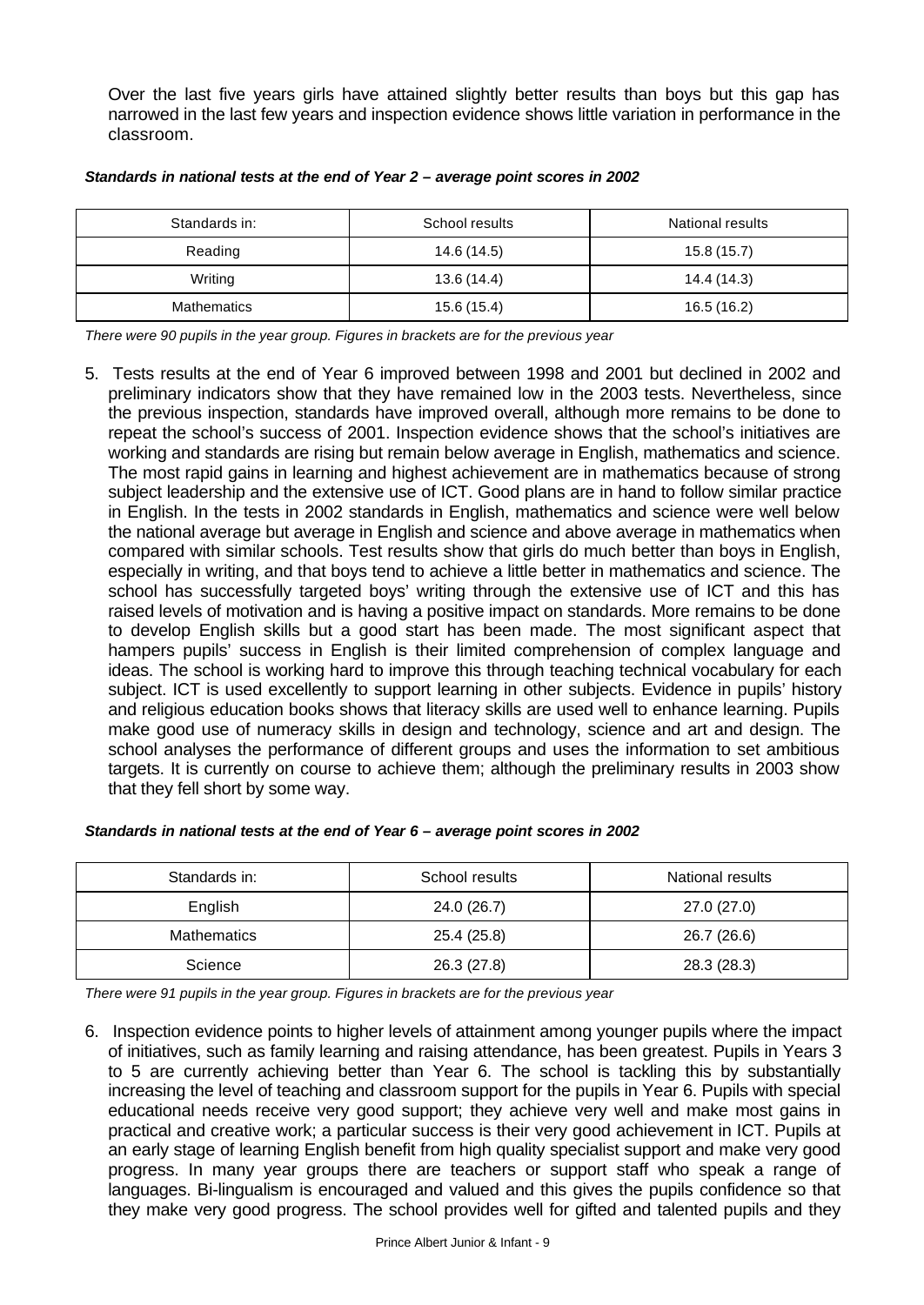make very good gains in areas such as sport, music and art and design. More able pupils are challenged effectively in some lessons but more needs to be done with assessment to ensure that targets are sharply set to increase the rate of progress. Value added data shows that the pupils make good progress from one stage to the next especially given their poor understanding of English.

7. Inspection evidence shows that standards in mathematics at the end of Year 6 are below average but achievement is now good due to increased specialist support. Standards are higher than this in Years 3 to 5, being closer to average. Standards in science at the end of Year 6 vary too much and pupils could achieve more if the curriculum was better balanced. Standards in ICT are well above average throughout the school; in music and art and design they are above average. Achievement is very good in these subjects. Pupils attain average standards in religious education and design and technology and achieve well.

## **Pupils' attitudes, values and other personal qualities**

Pupils love coming to school and their **attendance in the last year was very good**. This reflects their very good attitudes to the educational and personal opportunities that the school offers. Parents and pupils support the **excellent spiritual, moral, social and cultural values promoted by the school**. Pupils' **behaviour and overall personal development are very good**. This represents an improvement since the last inspection.

#### **Main strengths and weaknesses**

- Pupils' interest and involvement in all aspects of school life are excellent
- Relationships, based on mutual respect and courtesy, are harmonious
- Pupils are very appreciative of all that their teachers and other members of staff do for them
- Pupils have high aspirations and are very well motivated learners
- The high level of participation in the excellent range of out-of-school activities, day and residential visits makes a strong contribution to pupils' very good personal and emotional development
- There was an outstanding improvement in attendance in the last year

## **Commentary**

8. Pupils are very proud of their school. Attendance is well above average having previously being very low. This improvement is having a positive impact on learning. A few parents take their children on extended holidays and this, particularly for Year 6 pupils prior to the national tests, places them at a disadvantage and they do not always achieve as well as they could. Pupils are mostly punctual and the school day and lessons start promptly.

#### **Example of outstanding practice**

#### **The school has raised attendance significantly since the previous inspection**

The pupils' attendance for the year to July 2003 was better that that found in most primary schools, with a quarter of pupils achieving 100 per cent attendance and two-thirds with attendance above 96 per cent. This is the result of the excellent systems to monitor and promote good attendance and the hard work of the home/school teacher. The use of the TILE project (Towards Improved Learning and Employability) does much to raise parental awareness of the importance of regular schooling and provides a spur to learning as pupils develop very good selfesteem. As a result, almost all parents now contact the school promptly about absence and the staff follow up any absences immediately. The level of trust between the home/school teacher and parents, and the programme of workshops and opportunities for parents to learn new skills have significantly enhanced parents' understanding of the benefits of regular attendance. The school investigates suspicious absences and involves external agencies quickly. The daily tracking systems ensure that senior staff have a grip on what is happening and the learning mentors are quick to visit pupils' homes. When necessary the staff collect pupils. The very popular breakfast club has contributed to improved punctuality. A significant contributory factor in raising attendance has been the rich and vibrant curriculum and emphasis placed on personal responsibility.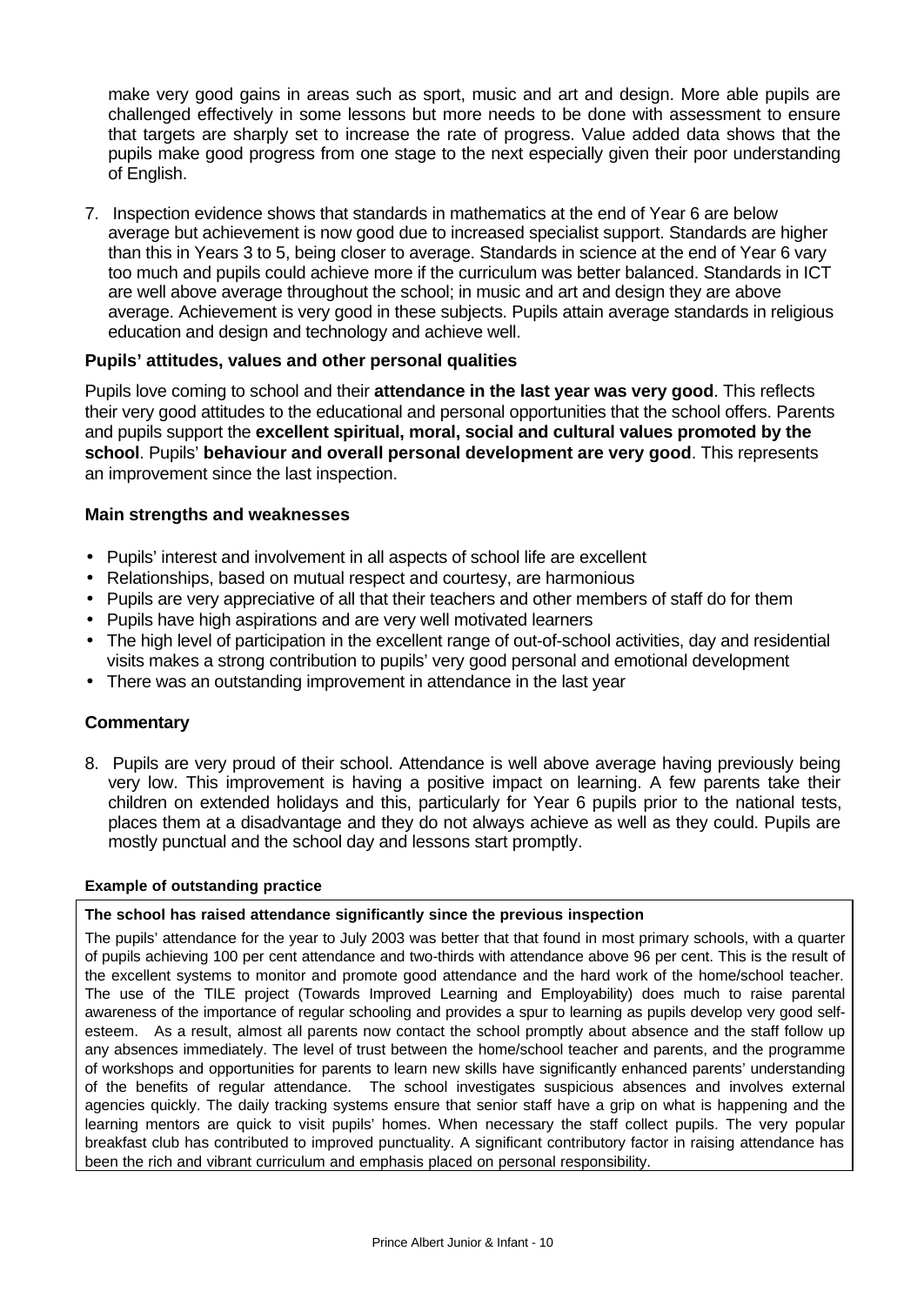## **Attendance**

*Attendance in the latest complete reporting year 2003 (%)*

| Authorised absence      |     | Unauthorised absence |     |  |
|-------------------------|-----|----------------------|-----|--|
| School data<br><u>າ</u> |     | School data          | 1.0 |  |
| National data           | 5.4 | National data        | 0.5 |  |

| Unauthorised absence |     |
|----------------------|-----|
| l School data        | 1.0 |
| National data        | 0.5 |

*The table gives the percentage of half days (sessions) missed through absence for the latest complete reporting year.*

- 9. Pupils are very enthusiastic about all aspects of school life. They enjoy lessons and, because they want to learn, they work hard and try to do their best. Behaviour throughout the school day is generally very good, although when teaching lacks interest and challenge, a few pupils become restless and do not learn as much as they should. There have been no exclusions. Parents and pupils have no concerns about bullying because they trust the school to deal effectively and fairly with any unkind behaviour. Because pupils have been fully involved in developing the class and school rules, they understand and respect them. Pupils are friendly and interesting individuals. They grow in confidence and self esteem because they are consistently encouraged and praised for their achievements.
- 10. Pupils' spiritual awareness is developed very well on many different levels. They are encouraged to explore their feelings about music, art and literature. The poetry in Years 3 and 4 about the experience of a roller coaster shows imagination and excitement. Assemblies provide opportunities to reflect on spiritual and moral issues and to learn about the lives of others less fortunate than themselves. The school makes excellent provision for pupils' moral, social and cultural development. The pupils clearly understand the difference between right and wrong because they are consistently encouraged to make the right choices. Pupils learn to collaborate with each other in their lessons and enjoy the benefits of teamwork in their very successful sporting endeavours. The school council is very effective in representing the pupils' views and acting on their ideas. Through their personal, social and health education lessons, pupils learn a range of life skills for dealing with difficulties many encounter both in and out of school. Through their studies in religious education, pupils learn about the beliefs of others which effectively promote tolerance and understanding. The school makes excellent provision for cultural development. Pupils' backgrounds and experiences are shared, celebrated and valued. They learn to appreciate and enjoy a range of European music, art, history and literature and the range of visits and visitors expands pupils' cultural awareness. The children in the Foundation Stage achieve very well in their personal, social and emotional development. They listen carefully and try hard to please their teachers. The children are encouraged to work and play constructively and happily together and to make sensible choices. They behave well.

#### **Exclusions**

| Categories used in the Annual School Census | No of pupils<br>on roll | Number of<br>fixed period<br>exclusions | Numb<br>perma<br>exclus |
|---------------------------------------------|-------------------------|-----------------------------------------|-------------------------|
| White - British                             | 6                       |                                         | $\Omega$                |
| White - Irish                               | 2                       |                                         | 0                       |
| White – any other White background          |                         |                                         | O                       |
| Mixed – White and Black Caribbean           |                         |                                         | 0                       |
| Mixed - White and Asian                     |                         |                                         | O                       |
| Asian or Asian British - Indian             | 13                      |                                         | O                       |

#### *Ethnic background of pupils Exclusions in the last school year*

| No of pupils<br>on roll | Number of<br>fixed period<br>exclusions | Number of<br>permanent<br>exclusions |
|-------------------------|-----------------------------------------|--------------------------------------|
| 6                       |                                         |                                      |
| 2                       |                                         |                                      |
| 2                       |                                         |                                      |
|                         |                                         |                                      |
|                         |                                         |                                      |
| 13                      |                                         |                                      |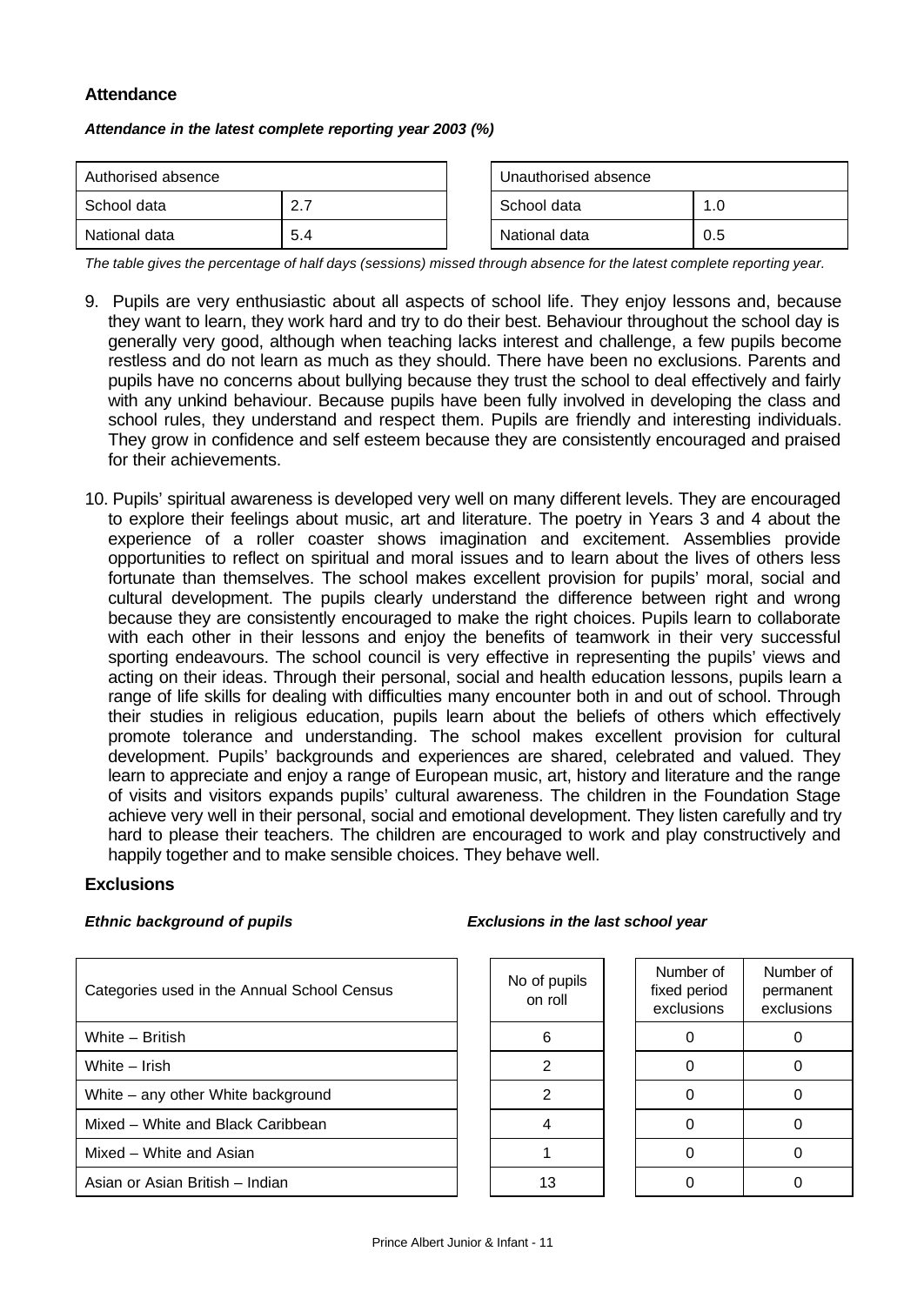| Asian or Asian British - Pakistani                  | 225 |  |  |
|-----------------------------------------------------|-----|--|--|
| Asian or Asian British - Bangladeshi                | 269 |  |  |
| Asian or Asian British - any other Asian background |     |  |  |
| Black or Black British - Caribbean                  |     |  |  |
| Black or Black British - African                    |     |  |  |
| Any other ethnic group                              |     |  |  |

*The table gives the number of exclusions, which may be different from the number of pupils excluded.*

# **QUALITY OF EDUCATION PROVIDED BY THE SCHOOL**

The quality of education provided by the school is **good** and there are several significant strengths. **Teaching and learning are good**. The school's **very good curriculum is enriched excellently** through extra-curricular activities. The standard of **care for pupils is of high calibre**. Links with parents and the community are excellent.

## **Teaching and learning**

Teaching and learning range from excellent to unsatisfactory but are good overall. Assessment is satisfactory. The good quality of teaching has improved since the previous inspection.

#### **Main strengths and weaknesses**

- There is a good emphasis on developing basic skills
- Planning is very good
- Pupils are attentive, hardworking and productive
- In some lessons, especially English, the work is not challenging enough
- Pupils with special educational needs are taught very well
- Staff are very effective in supporting pupils who are at an early stage of learning English

- 11. Excellent relationships underpin much of the teaching and help to create purposeful classrooms where pupils can concentrate and learn effectively. A significant contribution of the teaching is the way in which pupils grow in confidence and make very good progress in their personal, social and emotional development. Pupils' enthusiasm for school and thirst for learning contribute much to harmony and purpose in the classrooms. They are well motivated and keen to do well and please their teachers. The staff make very good use of homework to promote learning. Pupils respond very well to these challenges and homework has a significant impact on achievement. The school ensures that pupils have equal opportunities to use computers for research and at home and school, by sending laptops home, and this has fostered good improvement in independent learning since the previous inspection. Pupils comment very positively about their teachers and other staff, and feel that they are taught very well. Parents also support these views. Teaching meets the needs of the pupils well and staff use their very good subject knowledge to plan lessons which are interesting and stimulate a desire in pupils to learn. Bilingual skills are used well to assess pupils' attainment levels when they first enter school. This enables staff to build effectively on what children already know and can do.
- 12. In the Foundation Stage staff use their skills well to help children settle into school and to enable them to access the Foundation Stage curriculum. In the nursery and reception classes the teaching is good and achieves a balance between practical work and teacher directed activity. The children learn successfully because of well focused support and the very good use of resources. The teaching of personal, social and emotional development is especially good as staff focus on encouraging children to feel confident about what they can achieve. There is good teaching of communication, language and literacy although staff sometimes answer for the children rather than waiting for a response. Mathematical development is taught well and includes a good balance between practical work, learning rhymes and frequent opportunities to count and repeat numbers. Staff have a thorough knowledge of the areas of learning and how young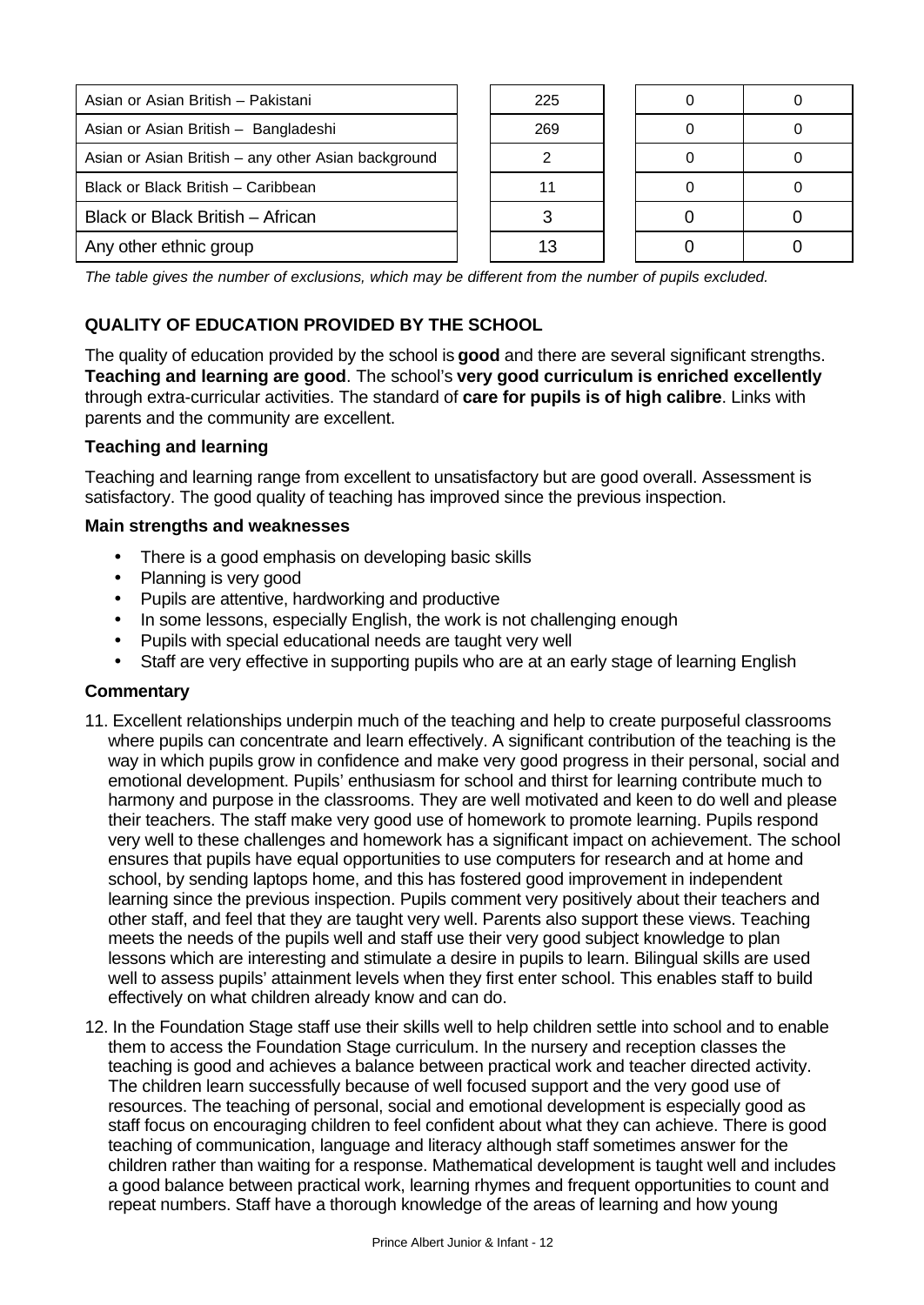children learn. They carefully track the individual's achievements and plan work based on the information this assessment provides. This ensures that learning moves on well.

- 13. In Years 1 to 6, class teachers, learning support staff and support teachers work very effectively together to ensure that pupils have good access to the National Curriculum. Subject knowledge is very good and staff use a very good range of methods to plan lessons which move learning on. Staff are very prudently deployed to ensure pupils learning English as an additional language have effective support within the class or in time limited small groups, which has a positive effective on their achievement. Teachers and support staff are used well to explain vocabulary and concepts to those children whose level of English language limits their knowledge and understanding. Similarly there is very effective support of those with special educational needs as specialist teachers focus specifically on targets in individual education plans so that learning proceeds smoothly and consistently. The teaching of basic skills in English and mathematics is mostly very good. Emphasis is rightly placed on supporting pupils' development in literacy and numeracy skills but support is also available for pupils to fully extend their thinking and understanding in other subjects, such as art and design and history. In one excellent English lesson in Year 2, literacy skills were greatly enhanced as the pathfinder lead professional used role-play as an imaginative vehicle to develop pupils speaking, listening and writing skills. By the end of the lesson pupils had not only gained knowledge and understanding about Guy Fawkes but had been introduced to a wide range of new vocabulary, the skills in spelling and sounding out words by identifying initial and final phonemes and developing accuracy in punctuation and grammar.
- 14. Staff have adapted the guidance in the national strategies for literacy and numeracy very well. The teaching of English and mathematics is good overall. A wide range of methods is used to capture the pupils' interest and most lessons are well structured to include opportunities for discussion, practising skills and reviewing what has been learned. There is good emphasis on encouraging pupils to work hard and complete a good quantity of work. However, in English teachers do not insist on sufficiently good presentation and pupils are often careless in handwriting, spelling and punctuation, which leads to work that is below standard. Most lessons have good pace and in some the learning moves on briskly. In an excellent cricket lesson the teacher set demanding challenges for the pupils, gave expert guidance and reviewed learning frequently; as a result, progress and achievement were very high for all, and those with disabilities made excellent strides in learning. However, in a few lessons the pace is too slow and teachers talk too much so that the momentum is lost and some pupils, usually boys, become distracted. Usually behaviour management is good and pupils understand the clear expectations of the staff.
- 15. Support staff play a significant part in learning especially in the Foundation Stage and Years 1 and 2. They are briefed very well and several have had much training. The staff make very good use of resources to support achievement. This is especially the case in using ICT in a range of subjects. Teachers and their colleagues have a very good understanding of ICT and are imaginative in its use. For example, the assessment of ICT skills is very good and pupils are involved much in identifying their own strengths and weaknesses. However, in other subjects, in spite of some good marking, the teachers do not make sufficient use of assessment in planning. This means that pupils are not always clear about what to do to improve. Although targets are set they are not usually specific enough and few pupils are able to explain what they need to do to improve. Conversely, the assessment procedures for pupils at an early stage of learning English and those with special educational needs are good. Detailed assessments and records are maintained, indicating pupils' performance and their progress in the acquisition of English or progress towards targets in individual education plans. These are used rigorously to set individual targets to move learning on and target additional support in order to improve pupils' fluency in English and enable pupils to move quickly to independent learning. Staff carefully monitor the progress of different ethnic groups in order to highlight any differences in attainment between ethnic groups in the school to further refine support.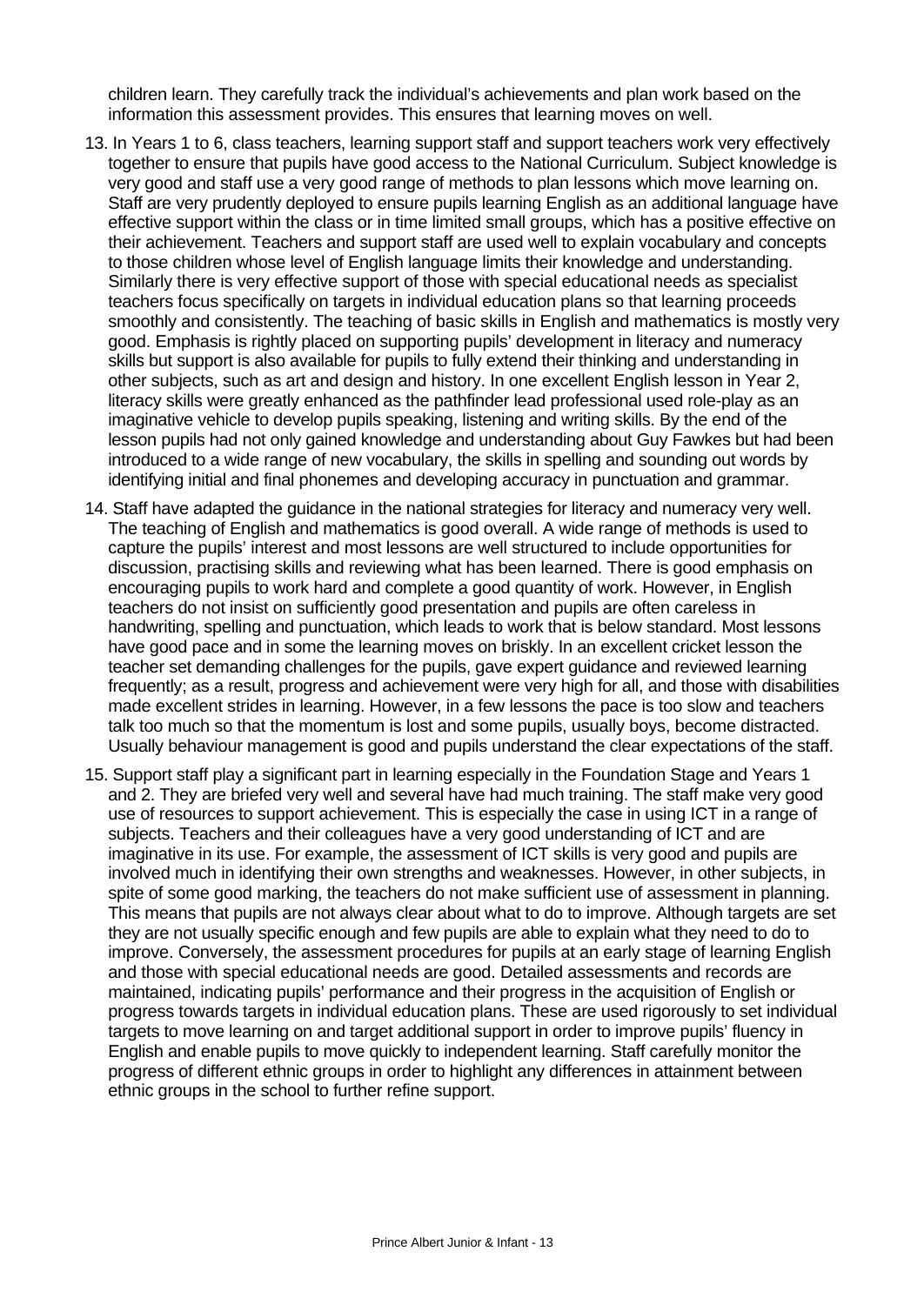# *Summary of teaching observed during the inspection in 76 lessons*

| Excellent | Very good    | Good      | Satisfactory   | Jnsatisfactory | Poor      | Verv Poor |
|-----------|--------------|-----------|----------------|----------------|-----------|-----------|
| 3(4%      | %)<br>23 (31 | 31 (41 %) | $\%$<br>16 (21 | $2(3\%)$       | $0(0\% )$ | $0(0\%)$  |

*The table gives the number of lessons observed in each of the seven categories used to make judgements about lessons; figures in brackets show percentages.*

# **The curriculum**

The quality of **the curriculum is very good** and is supported through a good range of resources. Opportunities for enrichment, including the provision for extra-curricular activities, are excellent.

## **Main strengths and weaknesses**

- The planning of the curriculum and the use of information and communication technology are skilful and highly effective
- The school's inclusivity and provision for personal, social and health education are very good
- The provision for pupils with special educational needs and for pupils at the early stages of learning English is very effective
- The range of out of school activities is outstanding

- 16. All subjects of the National Curriculum and religious education are taught and the curriculum is well balanced and broad. The schools' involvement in a number of government initiatives has been very influential in creating a rich and vibrant learning environment which emphasises pupils' academic and social development. The highly imaginative and innovative use of information and communication technology is a most efficient and effective tool for planning. It reduces teachers' workload, provides an excellent framework for teaching and learning and provides teachers and pupils with access to a limitless world of information and learning. This innovative curriculum generates a tangible enthusiasm for learning among pupils, which has a progressive impact on their achievement. The curriculum in the Foundation Stage is very good. There is a strong focus on developing children's personal, social and emotional skills through an interesting and challenging curriculum that includes very good opportunities for learning through play.
- **17.** There is a very clear commitment to inclusion and this is obvious in the flexible way the school is organised and the successful way pupils' personal, social and health education is promoted. The school fully reflects the cultural diversity of its community and this is mirrored in the displays, resources, tasks and activities provided. Home languages, cultures and religions are recognised, valued and celebrated. Considerable effort goes into ensuring that all pupils receive the support they need to access the curriculum. Support staff are deployed prudently to ensure that those pupils whose needs are the greatest receive the most support. The provision for special educational needs is very good. The generous number of well trained staff, both teachers and assistants, contribute very effectively to the pupils' achievement. There is much innovative practice and the school makes very good use of research to inform its work. Pupils who need support in learning English are provided with very good additional specialist teaching to help them acquire the skills, knowledge and understanding necessary to access the National Curriculum and achieve well.
- 18. Arrangements for pupils' personal, social and health education are very good and are underpinned by the school's caring ethos and values. The agreed policies for health, sex and drugs education are sensitive to the religious and cultural heritages of the pupils and their families. The school's success in implementing the TILE programme (Towards improved learning and employability) is evident from discussions with Year 6 pupils. Pupils demonstrate very mature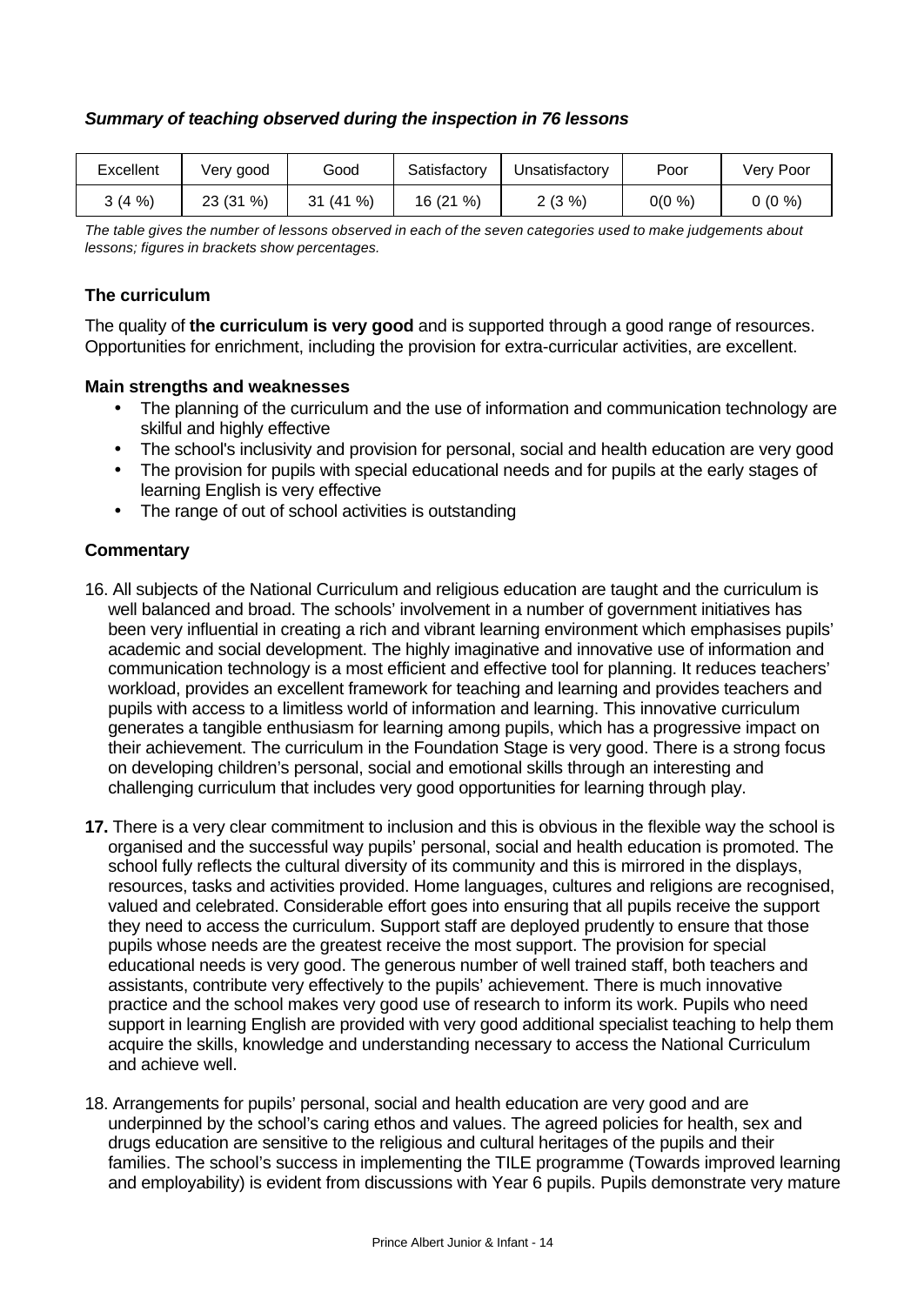attitudes to learning, enjoy sensitive and supportive relationships and ooze confidence and selfesteem, culminating in very high aspirations for their futures.

- 19. Over 24 clubs operating at different times of the day meet the interests of girls and boys and are very well attended. A wide range of activities, including morning, evening and Saturday clubs, provide pupils with additional opportunities for learning to enable them to achieve as well as they can. Pupils eagerly arrive at school long before the start of the official school day to work on computers while enjoying a substantial breakfast to set them up for a rigorous day of learning. All staff give their time very generously to extend pupils' interests and skills and, as a result, individuals and groups of pupils have been very successful in gaining local recognition for their skills in areas such as sport and chess. Residential trips, which are available for Years 2 to 6, are highly effective in deepening pupils learning as well as developing independent and social skills. Pupils value these trips and talk animatedly about their experiences and what they have learned.
- 20. There are a generous number of well-qualified teachers to meet the needs of all ability groups within the school. There are a significant number of teachers with specialist skills who are well deployed across the whole school. The high quality of co-operation between teachers and support staff plays a significant role in identifying and nurturing the abilities all groups of pupils. Support assistants are well trained, hard working and committed to the education and welfare of the pupils. The accommodation is satisfactory overall for the large number of pupils and the plentiful, colourful displays ensure a warm, welcoming environment. The many small rooms are used effectively but some of the classrooms are very cramped. Whilst the playground has been developed imaginatively, it is very small for the number of pupils. Resources are mostly good and they are excellent in ICT.

## **Care, guidance and support**

All pupils are very well cared for and have access to **very good personal support and guidance**. The overall educational support and guidance for individual pupils are not yet as good as they should be. Pupils' views are sought regularly and taken seriously. The overall quality of the care provided is better now than at the time of the previous inspection.

## **Main strengths and weaknesses**

- The kindness and commitment of all staff ensure that parents and pupils feel confident that any problems will be handled fairly and effectively
- Child protection procedures are excellent
- The provision made for the care, guidance and support of those pupils with special educational needs and for those at the early stages of learning English is very good

- 21. The procedures to maintain a safe and healthy environment are very good. The school is clean, warm and welcoming. Emergency evacuation is practised regularly and, despite the complexity of the building, is effective. Provision for first aid is good and the midday staff are well trained. The limitations imposed by the size of the playground are managed well by staff and pupils and supervision is very good. The buddies and prefects keep a watchful eye on the younger pupils during playtimes to ensure that everyone is included in the games and activities.
- 22. Pupils say that they trust their teachers and know that they will help them if they are unhappy or worried about something. There are very good systems for encouraging and rewarding good behaviour which are fairly and consistently applied. Pupils say that they try to work hard and behave well because they value the praise and recognition of their peers and teachers. The Behaviour Improvement Programme supports a small number of pupils who have particular difficulties controlling their behaviour. Whilst this is a long term strategy, there is some evidence that the multi-agency support available for these pupils is effective. Pupils' on-going personal development is also monitored through the Circle Time sessions. The climate of mutual respect between the staff and pupils facilitates open communication and the ability for staff to support and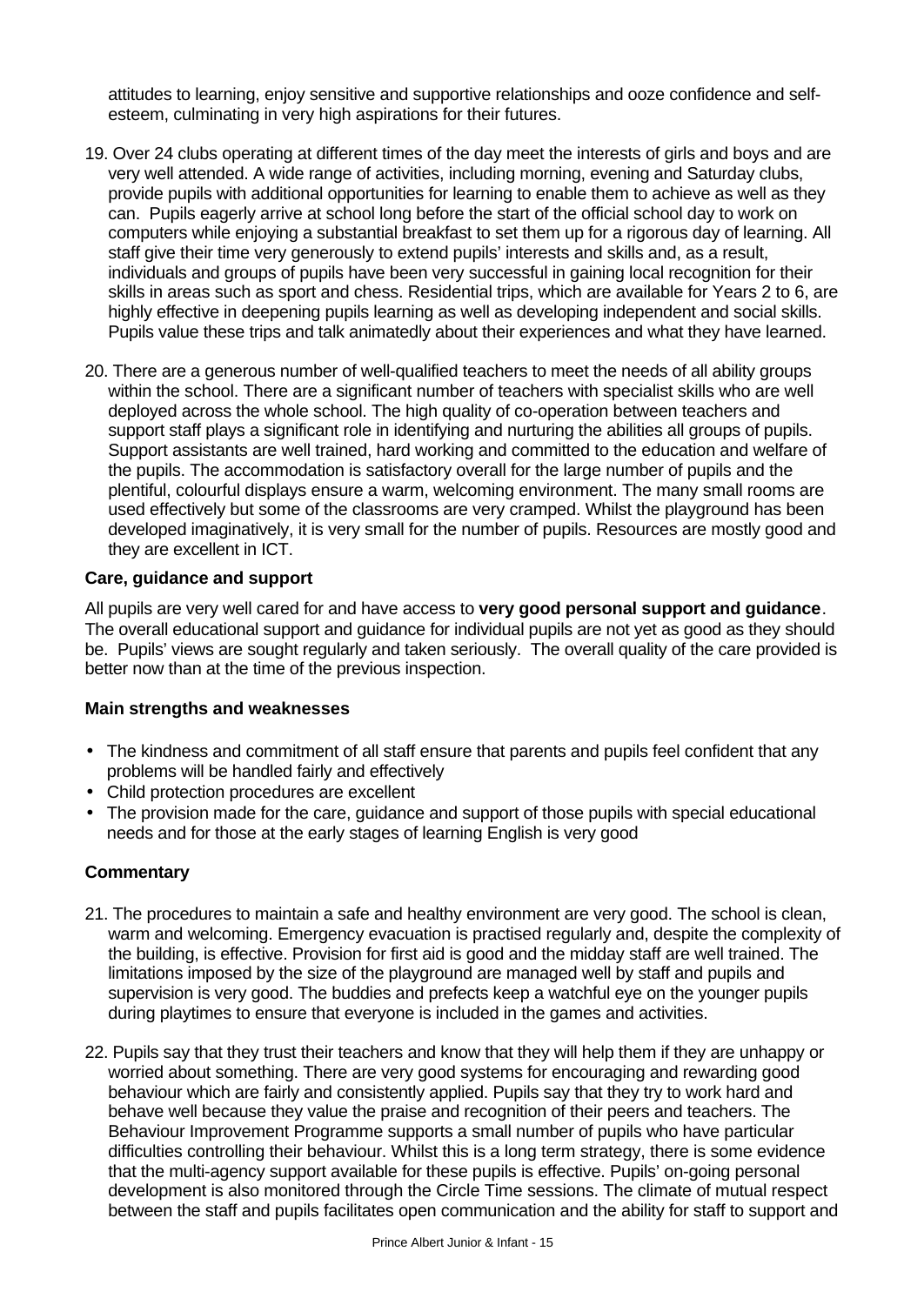guide each pupil as appropriate. The school records information about pupils' individual progress in lessons, but does not always use this information to plan the next step at a suitably challenging level for each pupil. As a result, the educational support and guidance for each pupil is not as good as it should be. There are excellent induction arrangements for new arrivals that enable both parents and children to be confident of the high standard of care provided by the school.

23. The involvement of pupils in the decision making process in school is excellent. Their views are regularly sought on a wide range of issues. The school council is a very effective body whose ideas and views are taken very seriously by all involved in the management of the school. Pupils know that their views matter because many of them have a positive impact on school life. For example, all pupils now have access to drinking water and the requested judo club has just started.

## **Partnership with parents, other schools and the community**

The school has a very successful and highly effective partnership with parents. Links with the community and other schools are excellent.

#### **Main strengths and weaknesses**

- There is a high level of mutual trust and respect between the school and parents
- The school is very active in encouraging and welcoming parents' involvement in school life and in the learning of their children
- Parents bring their children to school regularly and on time and help and encourage them with their homework

- 24. The school provides very good information for parents about its activities and the progress of their children. The annual reports on pupils' progress give parents very good information about their children's strengths and weaknesses and many include a statement about attainment. Consultation evenings are well attended and teachers are always willing to give parents any further information they may require. Translation of written information is provided on request and interpreters are made available when required. Parents respond very well when asked for their views and many contribute ideas that are taken into account when planning future developments. They are very supportive of the work of the school, and value highly the educational and personal opportunities the school provides for their children.
- 25. There are excellent links with the local community which facilitate and support the outstanding opportunities provided for parents, not only to learn skills to help their children at home, but also to enable them to access help and advice when encountering difficulties. Business partnerships have enabled the school to draw on a wide range of funding and resources and raised the profile of the school in the area, having a beneficial impact on achievement.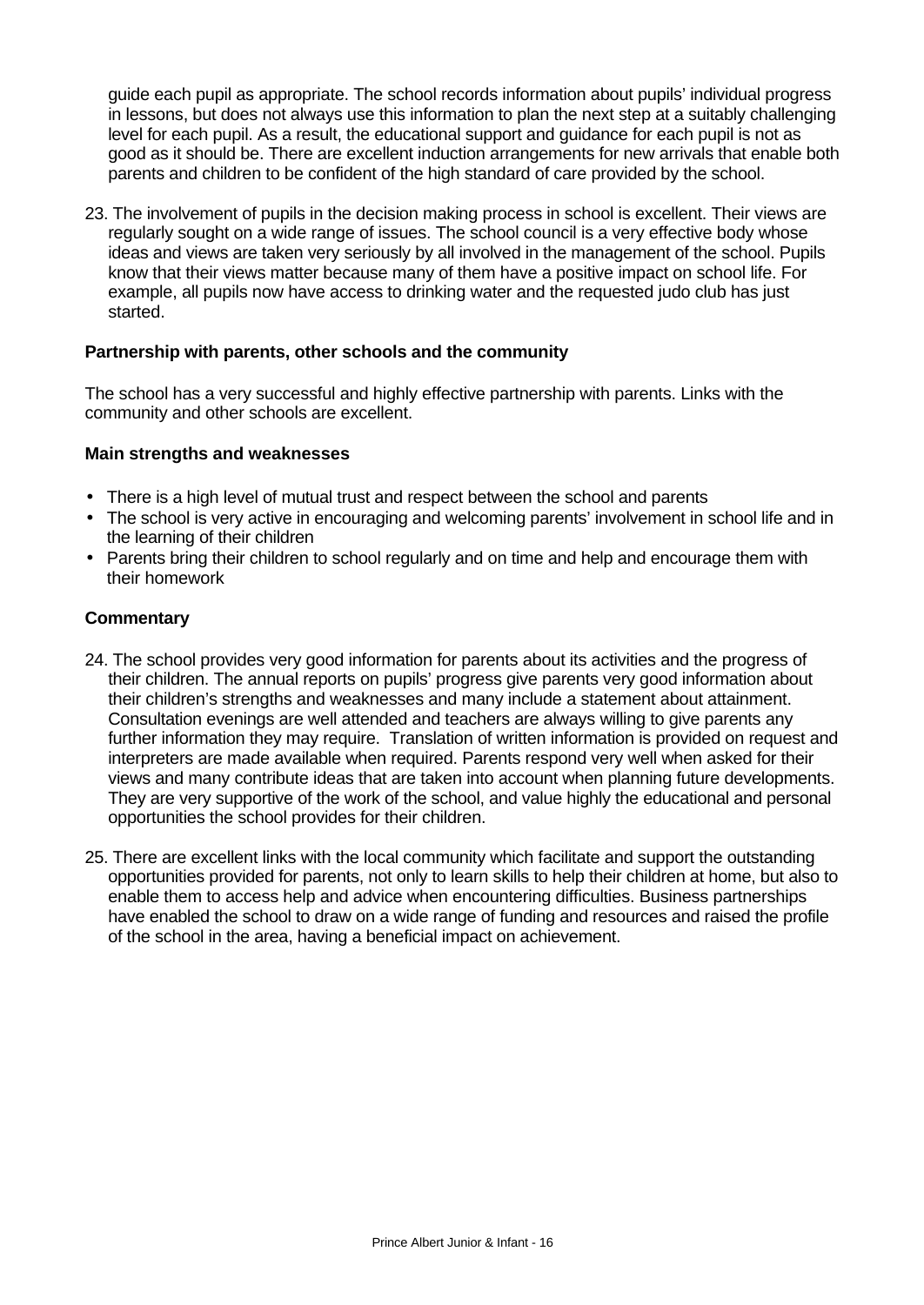#### **Example of outstanding practice**

#### **The excellent support for family learning is having a significant impact on standards.**

The school has appointed an innovative and hard working home school liaison teacher who has sought funding for and introduced a wide range of family learning programmes to support the needs of parents. She has been very successful in encouraging parents to take advantage of these opportunities for the benefit of their children, by reassuring them and developing their own self-confidence. The *Inspire Workshops* equip parents with skills to have fun learning with their children. These attract a large number of participants and have had a very significant impact on parents' confidence in helping their children. Other more formal courses teaching Family Literacy and Numeracy and "Keeping up with the Children" are run over longer periods. They have impacted well on the parents' competence in speaking English. Teachers identify families with children who struggle with some aspects of learning and focus support on these parents; this is handled with great sensitivity and parents have responded very well. Many parents are now equipped to help their children with reading and writing at home. The increased presence of parents in the school has improved communication at all levels and many parents have been empowered to become active partners in school life and in the learning of their children. Another benefit has been the greater involvement of pupils in extra curricular activities and homework which has brought about improvements in standards in physical education and the development of basic skills.

26. There are very good transition arrangements with secondary schools and parents comment that their older children settle quickly into this new environment. Links with other schools and educational establishments are excellent. For example, the lack of any outdoor sports facilities has been overcome by establishing an excellent arrangement with a nearby secondary school. This has enabled the pupils to participate in a wide range of sporting activities at which they are extremely successful. The school also benefits from contact with other primary schools. The quality of the school's partnerships is better than it was at the time of the last inspection.

# **LEADERSHIP AND MANAGEMENT**

**Leadership and management are very good**. The outstanding leadership by the headteacher, the deputies and other senior staff has brought about much improvement since the previous inspection. The school is managed very well. **Governance of the school is very good**. There are substantial external barriers to raising achievement which the leadership and management confront realistically and successfully.

#### **Main strengths and weaknesses**

- The leadership and direction by the headteacher is inspirational
- All staff have high levels of commitment to improvement
- Innovative management practices ensure staff development and reduce workload
- Strategic planning is very effective
- Data is used well to set ambitious targets
- Excellent delegation empowers staff working with parents and the community

## **Commentary**

27. The headteacher and senior staff are highly committed to providing the best possible education for pupils at the school and provide inspiration for all associated with the school. The deputies make a significant contribution to the leadership and management especially as the headteacher is sometimes involved in initiatives which take him out of school. This is seen in the hard work and high levels of co-operation between all staff and the success in raising achievement in some significant areas. The parents and pupils hold the staff in high regard. A particular success in leadership has been successful delegation and empowerment of staff to take a lead in curriculum development. This success has brought improved teaching and learning and achievement in physical education, ICT and music and has done much to enhance pupils' self esteem through extended services in personal, social and health education. The headteacher believes in his staff and his dedication and commitment not only benefits pupils but also contributes much to the adults' professional development.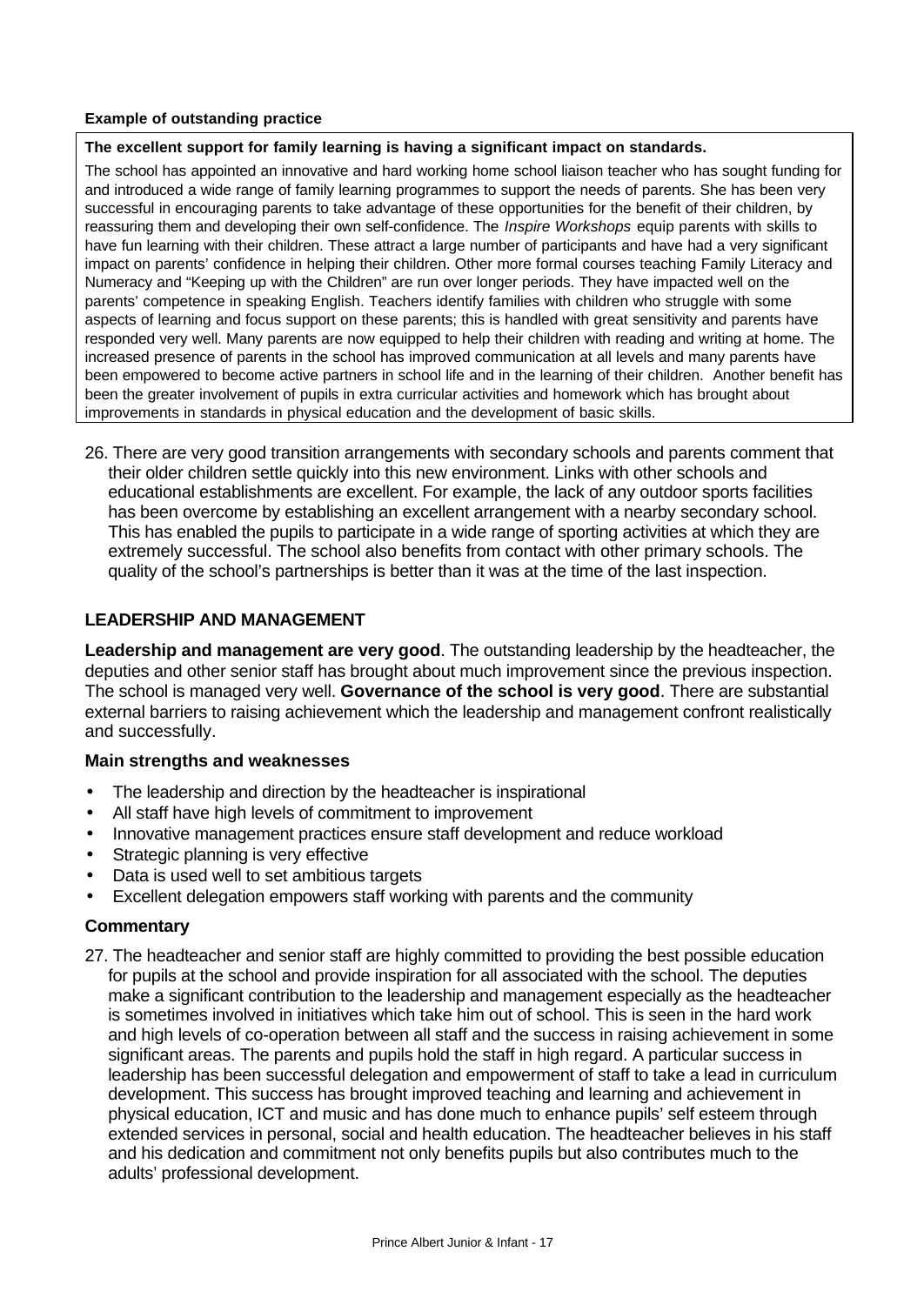- 28. Subject leaders have well developed skills and use them to improve standards. There has been good use of data to pinpoint trends in attainment and the senior staff set ambitious targets. The school is rigorous in self-evaluation and has a realistic view of its strengths and weaknesses. However, the use of data to set individual targets is underdeveloped and this leads to some lack of challenge especially for more able pupils in some lessons. Performance management is highly effective in this school because of the challenges set for staff and the way in which the management ensures that targets can be met through additional support or funds.
- 29. All aspects of the school are managed very well. Highly effective teams manage the subjects and aspects of school life. There is very good management of the provision for pupils with English as an additional language and also for those with special educational needs. The effective deployment of teachers and learning support assistants has a significant impact on the quality of pupils' learning. The school has a very clear educational direction to ensure very good provision for all pupils and resources are carefully directed towards those pupils in greatest need. It meets its aims very well. The school's very positive ethos contributes much to purposeful learning and pupils' successes.
- 30. The governors play a very effective part in monitoring and evaluating the work of the school and provide much support and challenge. They fulfil their statutory responsibilities very well, especially in ensuring that the school has inclusive policies and practices regarding special educational needs, race, equal opportunities and disability. The governors meet regularly and review how well the school is doing in meeting its targets. There is no sense of complacency but a deep understanding of the challenges facing the school and the vision to overcome difficulties. They have been especially effective in promoting learning through the use of ICT and this has contributed much to improved standards.
- 31. Underpinning the school's financial arrangements is a very good approach to securing best value not only in purchasing supplies and services but also in developing the curriculum. Success is measured against the impact on standards and governors hold the school to account for its decisions. The school manages its finances very effectively and there are robust systems to check on spending and the impact it has on standards. The headteacher and governors have a very clear understanding of strategic financial planning and have well developed plans to ensure continuity of education as additional grants run out. Funds for specific purposes are used exceptionally well. The school benefits much from substantial additional funding for new initiatives as well as some funding through the Education Action Zone. These funds have been used exceptionally well to make an impact on pupils' learning and are beginning to raise levels of achievement. A highly successful project has involved developing ICT throughout the school as a means of motivating pupils and involving parents and has resulted in improved standards in several subjects. Governor and staff commitment to this project and the management of resources including staffing have brought significant benefits. The exceptional links developed with parents and the community are the result of the appointment of a family learning teacher who has broken down barriers and raised self-esteem among parents, who are now much better equipped to support their children's learning. The school's involvement in the Pathfinder Project has brought many benefits in reducing teacher workload and in equipping other educators to take a full part in supporting pupils in school. This project is still at the early stages of development and is having most impact on achievement in the Foundation Stage and Years 1 and 2.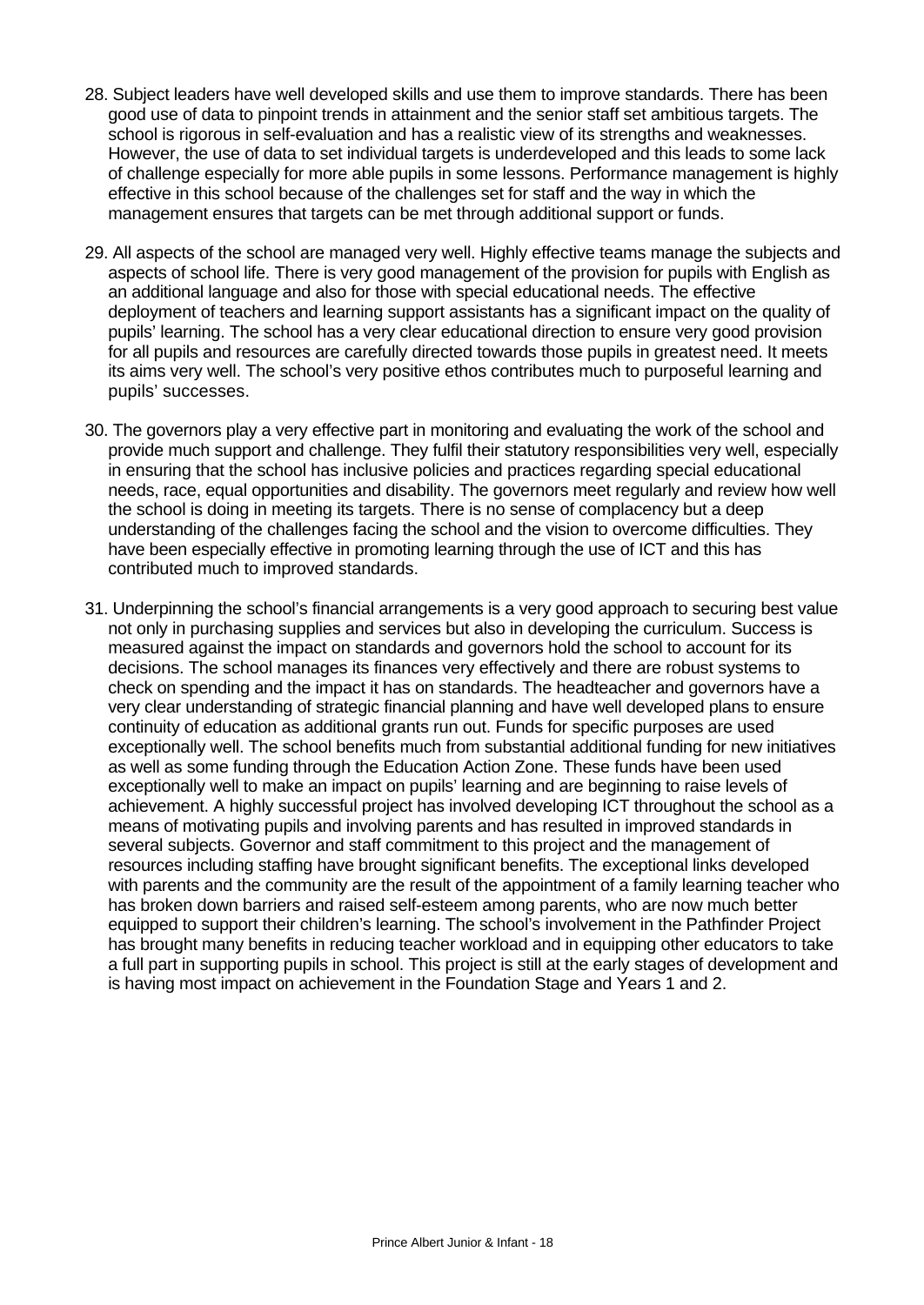# **Financial information**

.

# *Financial information for the year April2002 to March2003*

| Income and expenditure $(E)$ |           |  | Balances (£)                        |        |
|------------------------------|-----------|--|-------------------------------------|--------|
| Total income                 | 2,171,932 |  | Balance from previous year          | 18,748 |
| Total expenditure            | 2,086,566 |  | Balance carried forward to the next | 66,618 |
| Expenditure per pupil        | 2.942     |  |                                     |        |

| Balances (£)                        |        |  |  |  |
|-------------------------------------|--------|--|--|--|
| Balance from previous year          | 18,748 |  |  |  |
| Balance carried forward to the next | 66.618 |  |  |  |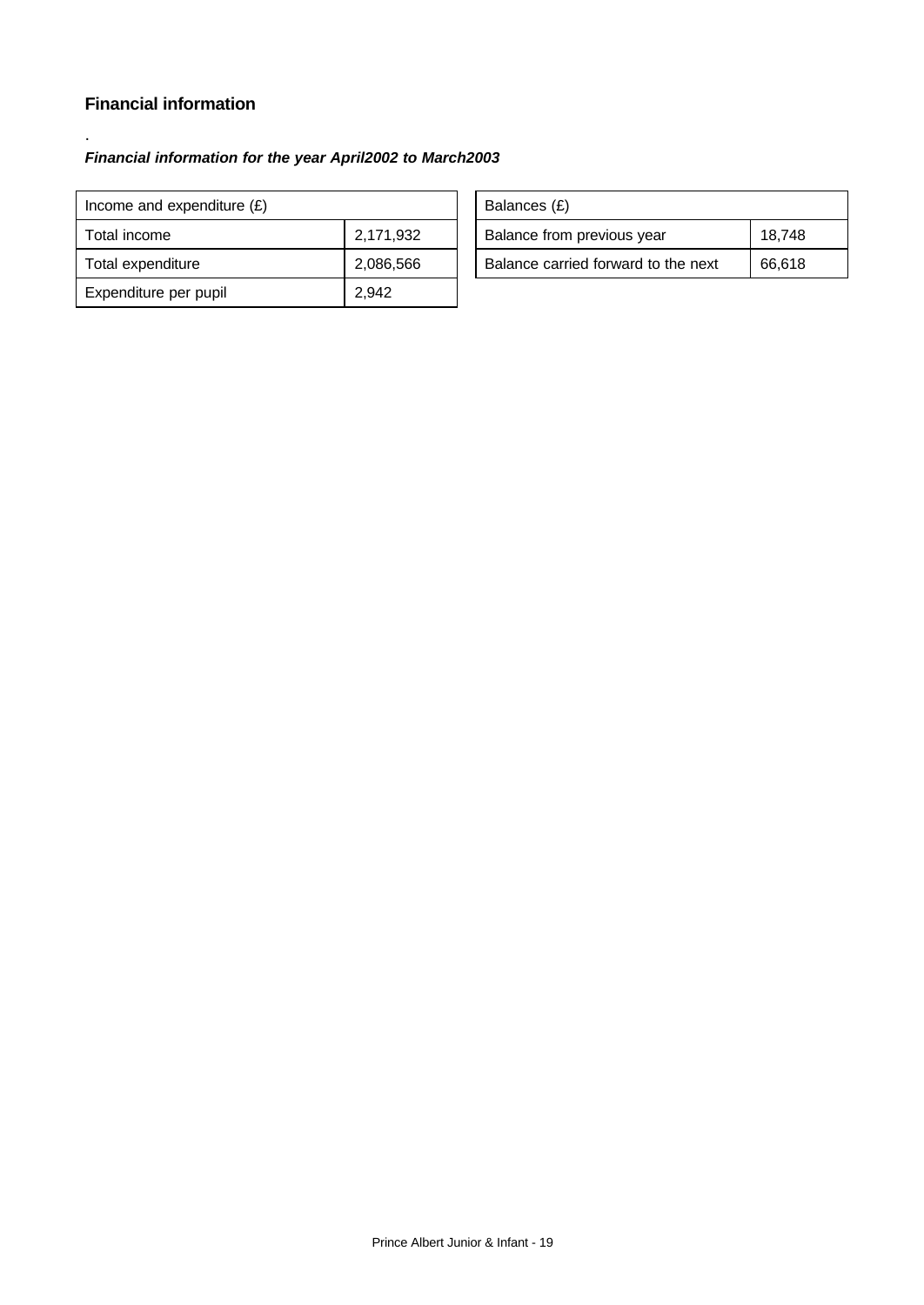# **PART C: THE QUALITY OF EDUCATION IN AREAS OF LEARNING,**

# **SUBJECTS AND COURSES**

# **AREAS OF LEARNING IN THE FOUNDATION STAGE**

- 32. The curriculum is very good across the Foundation Stage. The six teachers, support teacher, nursery nurses and teaching assistants make very effective teams, providing children with the security of small groups in which to learn and a stimulating and challenging range of activities, enabling the children to achieve well. Teaching and learning are good, helping children to make a good start at school and to achieve well. There is a strong focus on developing the children's personal, social and emotional development and on helping the children to develop their spoken English, as many join the nursery with little or no English language. There is a very good induction programme and close links are established between school and home, helping children to feel secure and giving guidance to parents and carers about supporting their children at home. There is a good range of resources to support the curriculum although the newly established outdoor area has limited space. The organisation and management of the Foundation Stage is very good. In the nursery the children move freely between the different areas that are focused on the six areas of learning. The teachers and nursery nurses work and play with the children as they select their activities and monitor individual progress towards the early learning goals. In the reception classes the teachers and teaching assistants work with small groups of children, teaching and consolidating new skills, often after whole class teaching sessions.
- 33. Parents speak highly of the provision made for their children and are confident to approach the teachers knowing that, if needed, an interpreter will be provided. The Thursday afternoon club for adults and Foundation Stage children has firmly established the school as an integral part of the community and disperses any barriers between home and school.

## **PERSONAL, SOCIAL AND EMOTIONAL DEVELOPMENT**

Provision in personal, social and emotional development is **very good**

#### **Main strengths and weaknesses**

- Independence is promoted very effectively as children are expected to make choices
- Family groups give children security and confidence
- Children are encouraged to respect and care for each other

#### **Commentary**

34. Many children join the nursery with very little experience of children or adults outside their families and many have little or no English language. The small family groups ease children gently towards life in the larger community. All adults play alongside the children so they feel secure and valued. After a few weeks in school the youngest children are already playing confidently and amicably alongside each other and soon interact with new adults in the class. In the reception class the staff show how pleased they are with acts of kindness, sharing and taking turns so children respect each other and behave very well. The independence, encouraged from the first days in school, stimulates curiosity and a desire to learn. By the end of the Reception year, children are likely to meet the expected goals for their age in most aspects of their personal, social and emotional development. Their poor English language skills inhibit some children's ability to express their opinions and feelings although they have a good understanding of and respect for the diversity of the school community.

# **COMMUNICATION, LANGUAGE AND LITERACY**

Provision in communication, language and literacy is **good**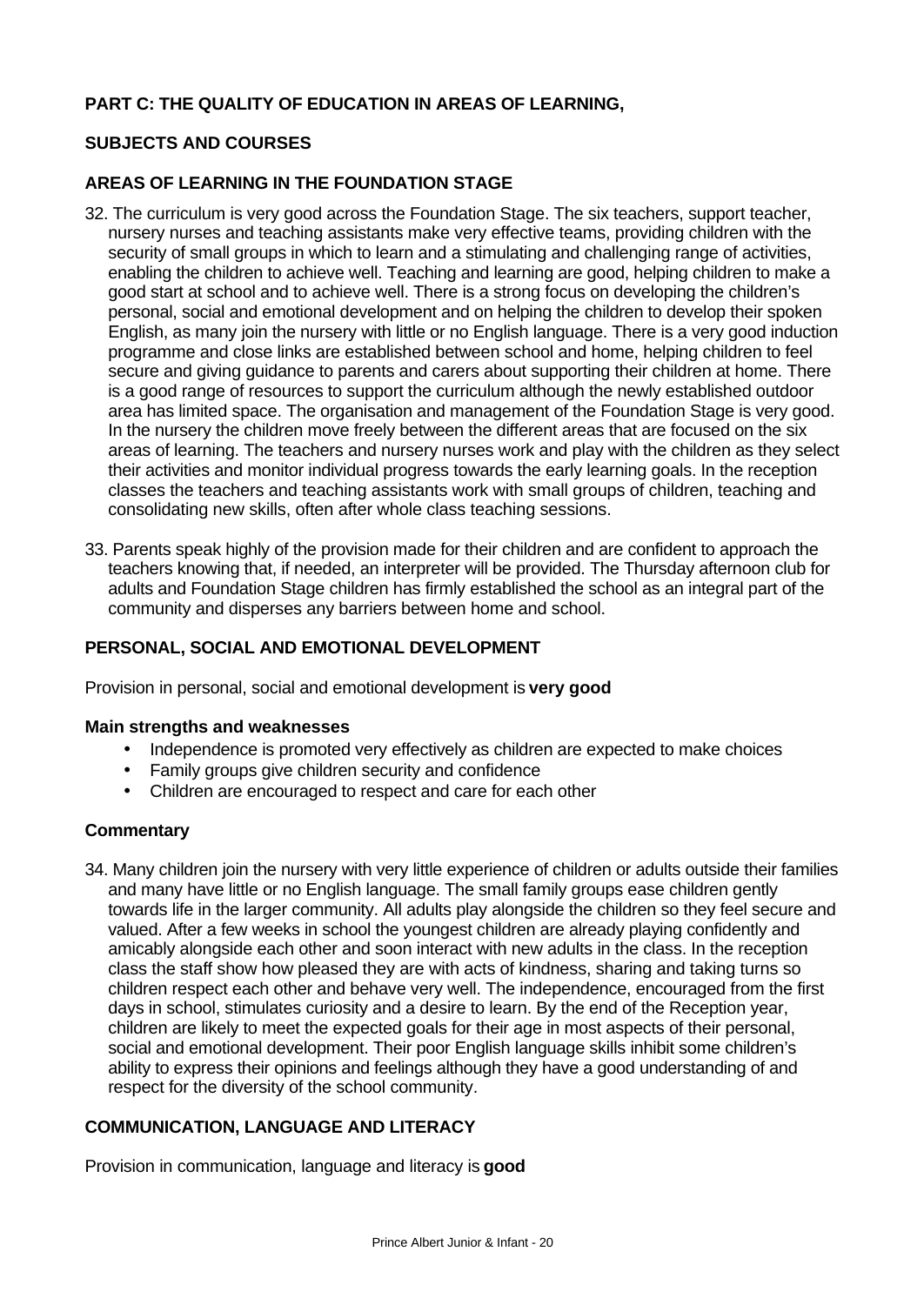## **Main strengths and weaknesses**

- Teaching and learning are good
- Children achieve very well in their acquisition of English and make good progress in reading and writing
- The teaching of letter sounds and reading is very good
- Adults speak very clearly to demonstrate new language but do not expect the children to practice their speech or allow time for them to express themselves often enough

## **Commentary**

35. Most children enter the nursery with little or no knowledge of English. The school provides very good mother tongue support staff to aid communication with both children and their families. The children listen well and soon understand much of what is said to them. The adults model language very well when introducing vocabulary relating to the children's learning and in everyday speech. Sometimes, however, the adults do not give the children time to think of what they want to say, or to practice new vocabulary. In the reception classes children are taught the sounds that letters make, linking them to hand signals to aid learning, and many already write their names and other simple words. In the nursery children learn to enjoy stories and books. Two three-year-old boys spent some time sharing a pop-up picture book together after discussing it with their teacher. Very good displays with labels and captions in both English and mother tongues stress the importance of the written word. Writing materials and equipment that develops writing skills are readily available and the children's efforts are valued and encouraged. The curriculum is planned very effectively to link stories and writing with creative development and knowledge and understanding of the world so that reading and writing become an integral part of children's learning. By the end of the Foundation Stage the children have made good progress in communication, language and literacy and very good progress in their acquisition of English but many do not achieve the early learning goals.

# **MATHEMATICAL DEVELOPMENT**

Provision in mathematical development is **good**

## **Main strengths and weaknesses**

- Teaching is effective and leads to good achievement
- Basic number skills and mathematical vocabulary are reinforced at every opportunity
- Adults are deployed very effectively to reinforce learning and play activities reinforce mathematical skills

# **Commentary**

36. Although the children lack the English vocabulary to talk about mathematics, assessments carried out in their mother tongues show that children have some understanding of counting and matching in the nursery. The adults encourage counting and matching objects as children play and in group times. Number songs and nursery rhymes reinforce counting skills. In the reception class children know the names of common shapes, add small numbers together and count in sequence, some accurately beyond 20. Positional vocabulary is stressed very strongly during activities in the nursery. Children making chocolate apples, for example, are encouraged to dip their apples into the chocolate and to put them on top of the cupboard. More formal teaching, for example, using the interactive whiteboard for counting and adding spiders reinforces number concepts. Teachers set challenging tasks that extend learning well, but sometimes the tasks involve numbers that are beyond the understanding of the least able pupils and those with special educational needs. Children achieve well in the Foundation Stage although few attain the early learning goals for mathematical development by the time they join Year 1.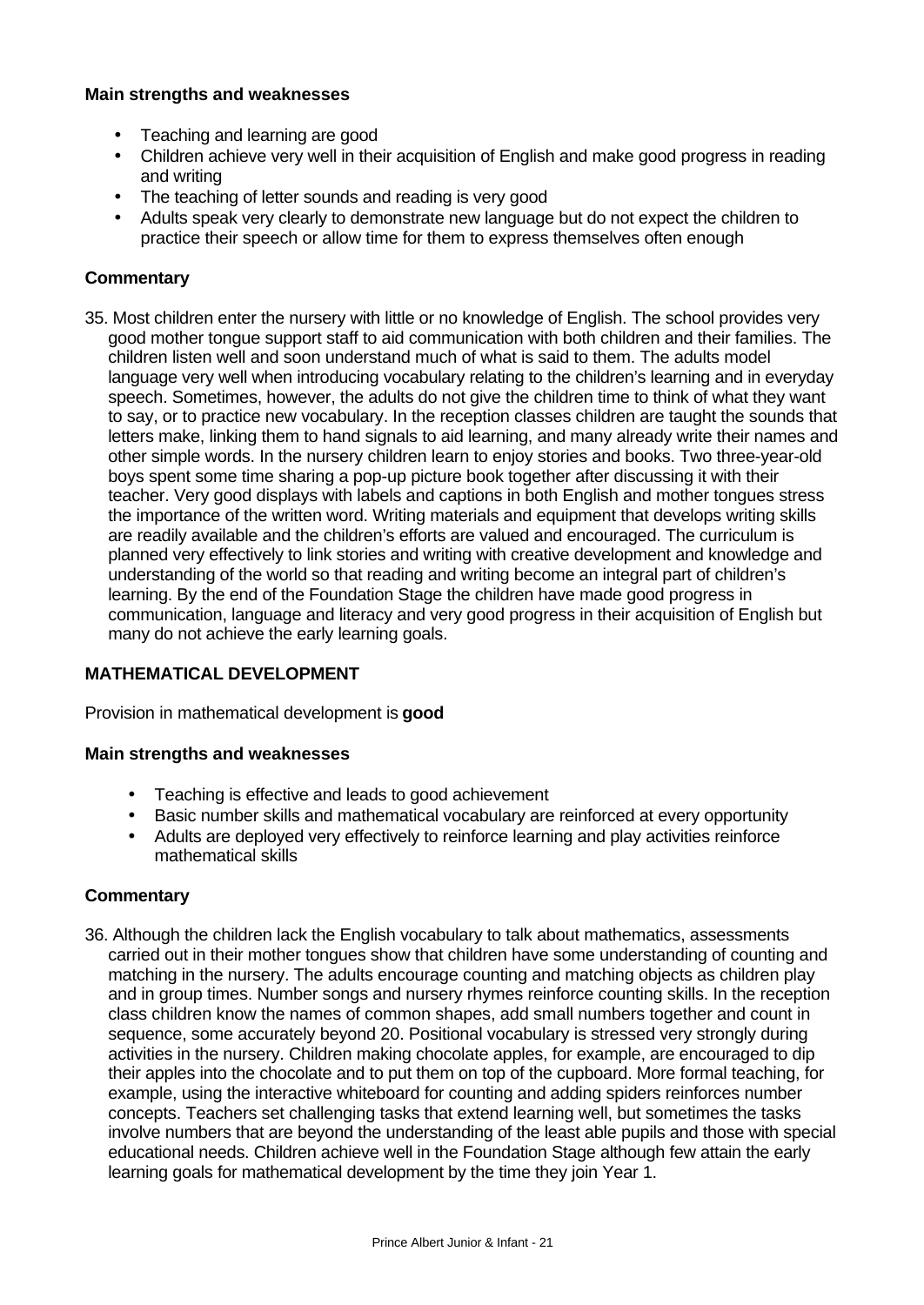# **KNOWLEDGE AND UNDERSTANDING OF THE WORLD**

Provision in knowledge and understanding of the world is **very good**

#### **Main strengths and weaknesses**

- The teaching is very good, making learning fun
- The rich curriculum builds on the children's own experiences with well structured and interesting activities
- Knowledge and understanding of the world permeates throughout the curriculum and is very closely linked to the children's personal, social and emotional development.

## **Commentary**

37. Most children enter the nursery with very limited experience of the world beyond their immediate families. The nursery teachers and nursery nurses gently consolidate the children's understanding of families and their position in the family, then the class and school. Everyday activities such as shopping, cooking and caring for babies lead to, in the reception class, an understanding of materials, past events, the locality and the natural world. Computer skills are promoted strongly and children exceed the early learning goals in this aspect at the end of their time in the Reception classes. Although children have a very limited vocabulary, they understand, for example, the way mixtures change after cooking, the properties of malleable materials such as dough and how things change over time. Their independence, encouraged from the beginning of the nursery, enables them to select suitable materials and tools to work with and show curiosity to find how things work. They have a good understanding of festivals and significant events. Most children achieve the early learning goals by the end of the Reception year and achieve very well.

## **PHYSICAL DEVELOPMENT**

Provision for physical development is **good.**

#### **Main strengths and weaknesses**

- The planned activities and the teaching to support the children's manipulative skills and coordination is very good
- Daily access to outdoor activities promotes enjoyment of physical activities well

# **Commentary**

38. The exciting environment that greets the nursery children daily encourages them to try things out, developing hand eye co-ordination and necessitating fine movements and control. They are taught to cut, stick and position objects with care. This is continued in the Reception classes and the children's good concentration and patience enables them to achieve well. Many have not had access to outdoor play before joining the nursery. Careful management of the outside area ensures that they soon develop an awareness of each other's space as well as beginning to successfully control balls, beanbags and tricycles. Reception children are beginning to work together, for example, to control the parachute or kick footballs to each other. Most achieve the early learning goals for most aspects of the curriculum by the end of the Foundation Stage, although outdoor skills are less well developed.

## **CREATIVE DEVELPOMENT**

Provision in creative development is **good**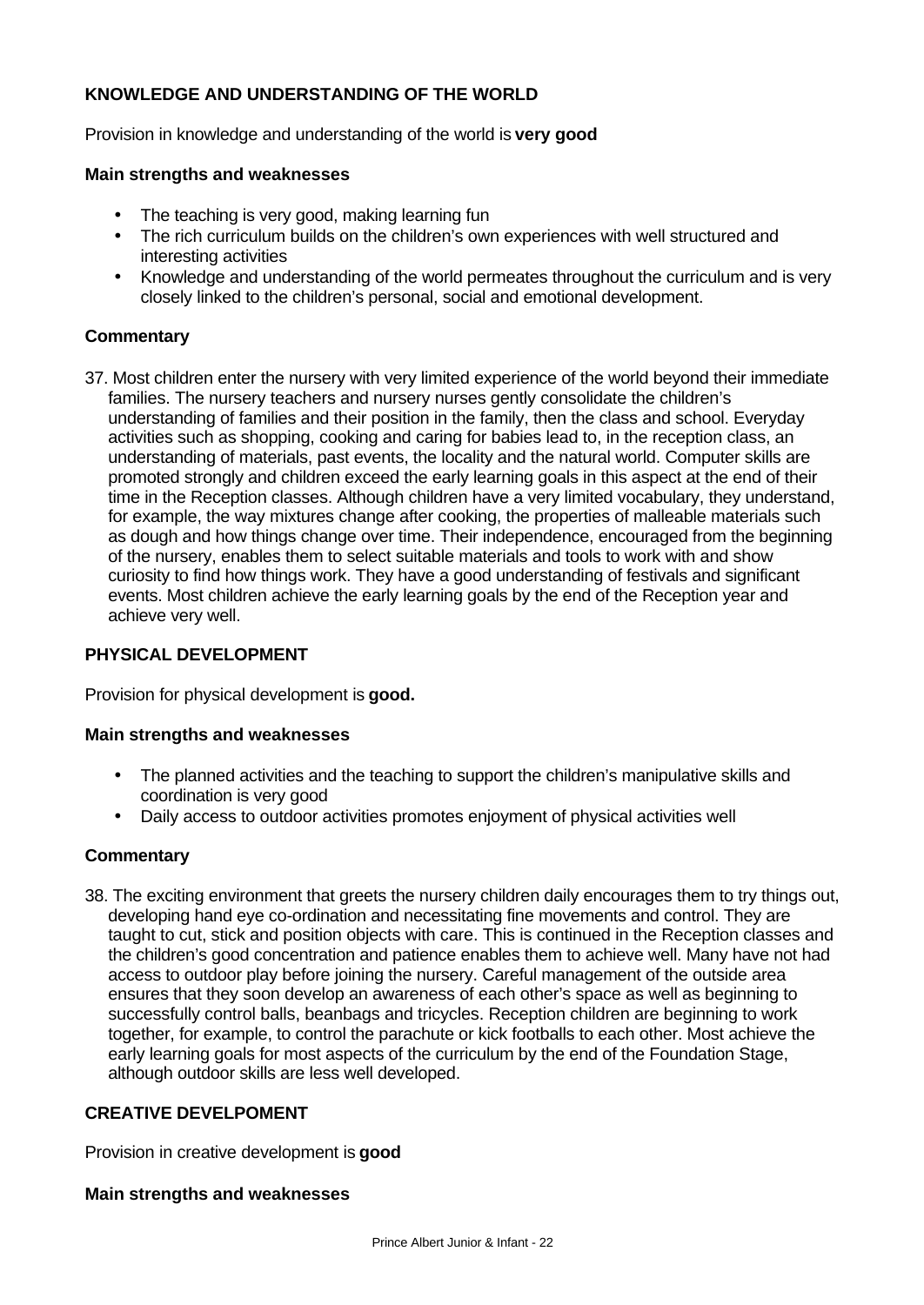- Teachers provide a wide range of opportunities to promote creative development
- The peripatetic music teacher provides the nursery children with very good musical experiences
- Imaginative play is a central part of the curriculum

## **Commentary**

39. Some children need encouragement to draw and paint when they join the nursery and the teachers encourage them gently, providing an interesting range of materials for the children to use. The basic skills are taught well, giving the children confidence to try for themselves. Dough, bricks and other toys like the train set as well as the theme areas such as the home corner, the shop and kitchen encourage imaginative play. Adults join in, giving security and value to the activities. The charismatic music teacher draws the children towards the very good range of instruments and encourages rhythmic accompaniments to his singing so children carry on when he leaves. In the reception classes children are encouraged to select materials independently and they do this well. However, not enough is done to encourage the children to extend their skills, for example by developing pattern and discrimination when selecting colours as they stick materials on their party hats. The children make good progress in the Foundation Stage but few attain the early learning goals for creative development by the end of the reception classes.

# **SUBJECTS IN KEY STAGES 1 AND 2**

# **ENGLISH**

Provision for English is **good.** There has been improvement since the last inspection.

- Teaching is mostly good and there is very good teaching of basic skills
- Pupils at an early stage of English are supported effectively and achieve very well
- There is not enough challenge for the most able in reading and writing especially in Years 3 to 6
- Achievement is good in Years 1 and 2
- The subject leaders have a clear understanding of how to improve standards
- 40. Inspection evidence shows that standards in English are improving but are below average overall and well below average in writing at the end of Year 6. There is very good support for those with special educational needs and these pupils achieve very well. Some initiatives regarding speaking and listening are beginning to work but sometimes teachers talk too much and this inhibits language development. There is very good emphasis on subject vocabulary which is helping pupils to improve their speaking skills especially in mathematics, ICT and science. The use of bilingual support and specifically targeted intervention in developing basic skills enables those at an early stage of English to succeed well because of very good teaching where time is given to correcting work and the skills are integrated. Pupils enjoy reading. Seven-year-olds have a good knowledge of phonics and can read simple texts fluently. However, pupils' achievements in reading and writing could be better if the work set was more challenging. For example, some reading books are too easy and teachers do not place sufficient emphasis on developing pupils' spelling, handwriting and presentation, which results in some careless work. Overall, in Years 1 and 2 the pupils achieve well, make good progress in reading and writing and are developing a competent range of skills. The impact of family literacy is having a beneficial effect on standards among these pupils. Staff work hard to compensate for the pupils' limited range of vocabulary. The very good use of research to identify why some pupils have difficulty in reading is being used well in programmes designed to raise pupils' self-esteem and to compensate for gaps in their early learning.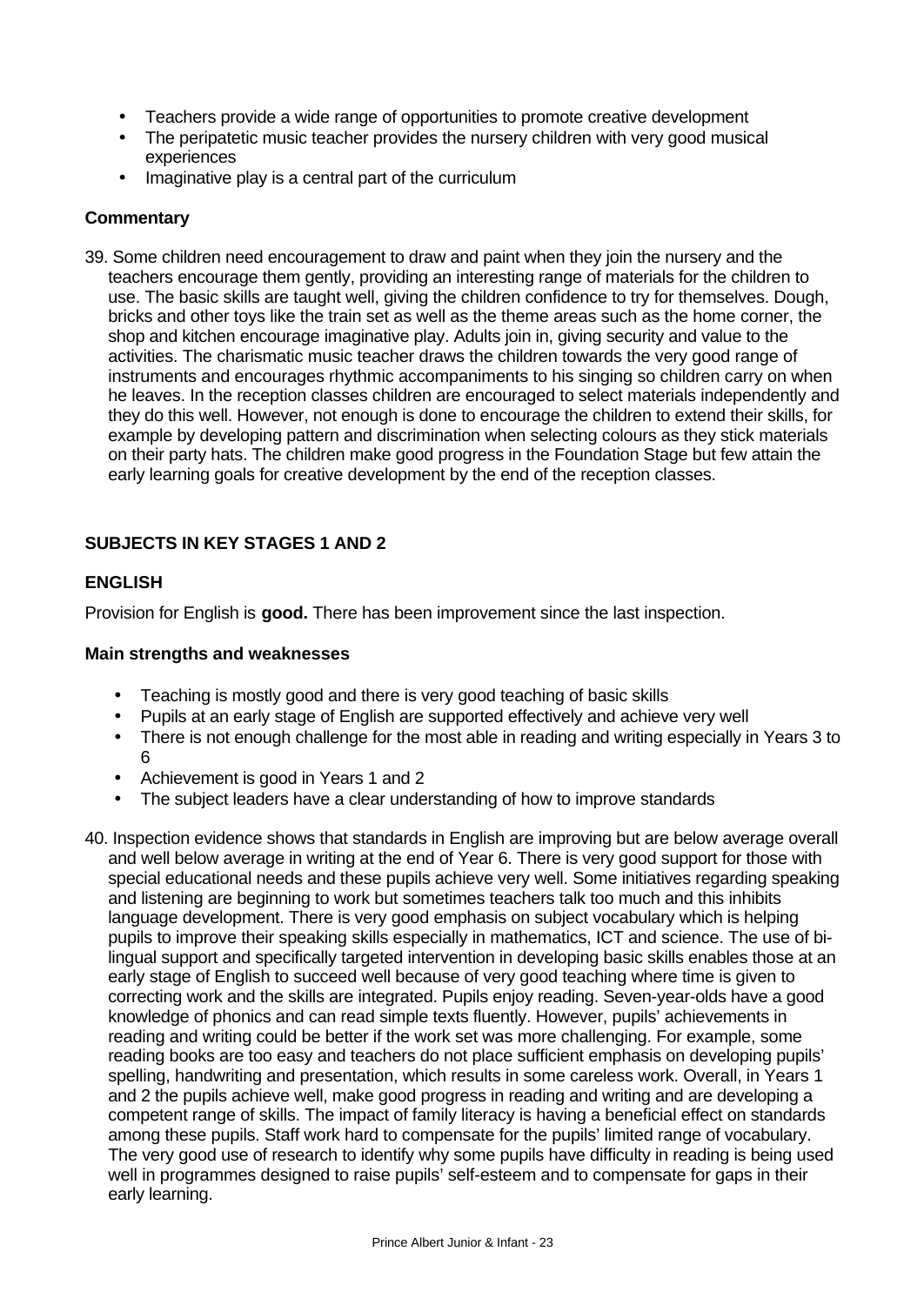- 41. Pupils in Years 3 to 5 achieve well because of focused intervention and initiatives. These have yet to have a significant impact on achievement in Year 6, which is hampered by some poor presentation and lack of attention on accuracy. Nevertheless, the leadership and management have introduced additional support for these pupils that is beginning to have an effect. Although planning is thorough and identifies the needs of different groups of pupils, it does not include sufficient reference to challenge for more able pupils and sometimes the work for these pupils is too easy. The school has focused very well on improving writing, especially for boys, and this is working well as they develop different styles of recording work. Notably is the impact of ICT, which has raised the levels of motivation in writing and is making a good impact on standards.
- 42. Teaching and learning are mostly good, although they vary from unsatisfactory to very good. Where teaching is very good there is pace and challenge in the work and pupils are expected to apply their skills. There is skilful questioning and pupils' answers are modelled and extended. In these lessons speaking and listening, reading and writing are closely linked. Teachers have good subject knowledge and receive much support from the subject leaders and guidance through the school's schemes and plans. A strength, especially in Years 1 and 2, is the use of support staff who have a clear understanding of what needs to be taught and their role in developing skills. They school has worked hard on improving question and answer sessions and is achieving moderate success, but more consideration needs to be given to extending the length and depth of pupils' answers. The teaching of writing and drafting could be better in Years 3 to 6 as pupils do not have the opportunity to change their work and act upon the very thorough marking and good comments made by the teacher. Another strength in the teaching is the use of ICT to promote reading and writing skills. Pupils are taught well to use their English skills for research and have access to a good range of books in the library and other information on the Internet. Pupils mostly work hard and productively but do not present their work well and this detracts from the quality of the finished product. For example, handwriting in most classes lacks fluency and a consistent, joined style. In lessons the pupils respond very well to the teachers' expectations of good behaviour and most show good levels of concentration and motivation. In all classes strong relationships and mutual respect for others reflect a positive ethos for learning.
- 43. Subject leadership is very good. Much work has been put into the standardisation of planning and the development of key resources particularly for the average and least able pupils. The two leaders have a clear view of what needs to be improved and they have the skills to bring about further improvement. The school's development of a media centre, including the well run library, is having a beneficial impact on pupils' research skills.

## **Language and literacy across the curriculum**

44. Generally literacy skills are used well to support other subjects. There are examples of the very good use of language and literature across the curriculum in the excellent teaching of note taking in history and science and the inclusion of speaking and listening as a central part of this. Pupils record their evaluative comments well in design and technology using technical vocabulary effectively. In religious education they discuss issues sensitively showing an understanding of others' beliefs and values.

# **MATHEMATICS**

Provision in mathematics is **very good.**

- The majority of pupils achieve well and are enthusiastic about mathematics
- Teaching and learning are very good and are enhanced by the use of ICT
- Numeracy and problem solving are successfully given a high priority
- Leadership and management are very good
- Assessment is not used as effectively as it should be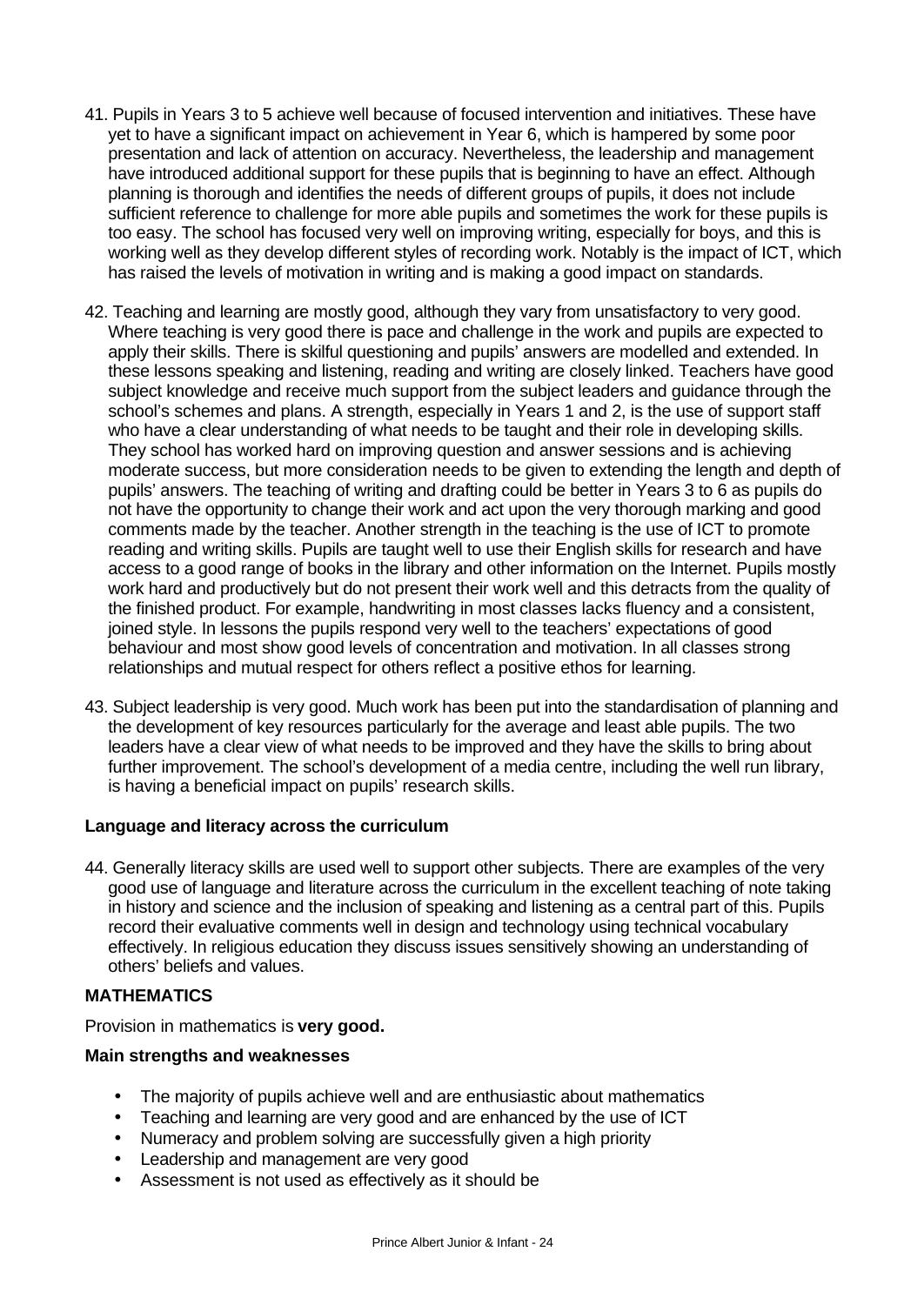- 45. Although the results of national tests show that standards are below average by the end of Year 2 and well below average by Year 6 the majority of pupils are achieving successfully. Inspection evidence and school data indicate that standards are rising and moving closer to those expected nationally, although standards in the current Year 6 are still below average. The school has set ambitious targets for the national tests and is implementing a number of strategies to enable pupils to achieve as well as they can. Pupils with special educational needs and those at the early stage of English are given very good support enabling them to participate fully in lessons and achieve well. There is no significant difference or trends between the achievement of boys and girls and pupils from different ethnic groups.
- 46. Achievement is good and sometimes very good due to consistent and very effective teaching and high expectations, which push learning on at a good rate, resulting in pupils having high aspirations. Over 70 per cent of teaching seen was very good. Teachers use a variety of imaginative methods to teach mathematical skills, including effective whole class mental sessions and probing question and answer sessions, which are used very well to assess the pupils' understanding and extend their thinking. Interactive white boards and challenging ICT programs are very effective tools in promoting pupils' enthusiasm and high achievement in the subject. Clear explanations and very good demonstration and reminders of mathematical strategies contribute well to pupils' success. Across the school, teachers place considerable emphasis on ensuring pupils understand and use precise mathematical vocabulary when answering questions or discussing their work. Lessons include regular opportunities for mental arithmetic encouraging pupils to become competent in the quick and accurate recall of numbers.
- 47. In an excellent lesson in Year 1 imaginative and inspiring teaching moved pupils learning on at a rapid rate, enabling young mathematicians to make rapid gains in partitioning sets of number to ten, developing considerable confidence and accuracy in counting and recording their discoveries. Discussions with Year 6 pupils indicated that although the number of pupils achieving the expected levels is lower than the national average, individual pupils were very competent at tackling a whole range of mathematical problems, including area, perimeter and probability.
- 48. The subject is very well managed by a team of enthusiastic and highly skilled professionals. They provide very effective support for their colleagues, which have been successful in raising the standard of teaching and learning across the school. Data is analysed annually to identify strengths and weakness in the curriculum and to identify groups of pupils who are not achieving the expected standards. However, the school's termly assessments are not used as effectively as they could be to track and measure pupils' progress to ensure they are making the progress expected of them.

## **Mathematics across the curriculum**

49. Displays and resources around the school indicate the very high priority the school gives to the subject. Work displayed is of a very high quality, displays are interactive and useful teaching aids show that all aspects of the subject are covered in depth. Pupils have very well planned opportunities to use, consolidate and extend their mathematical skills in other subjects. For example, Year 1 pupils developed data handling skills as they conducted a traffic survey, while older pupils used their problem solving skills to record their observations about microbes in their science lessons.

# **SCIENCE**

Provision in science is **good** in Years 1 and 2 and **satisfactory** in Years 3 to 6. Standards have improved since the previous inspection.

## **Main strengths and weaknesses**

• Pupils of all abilities and backgrounds achieve very well in Years 1 and 2 due to good teaching and excellent use of resources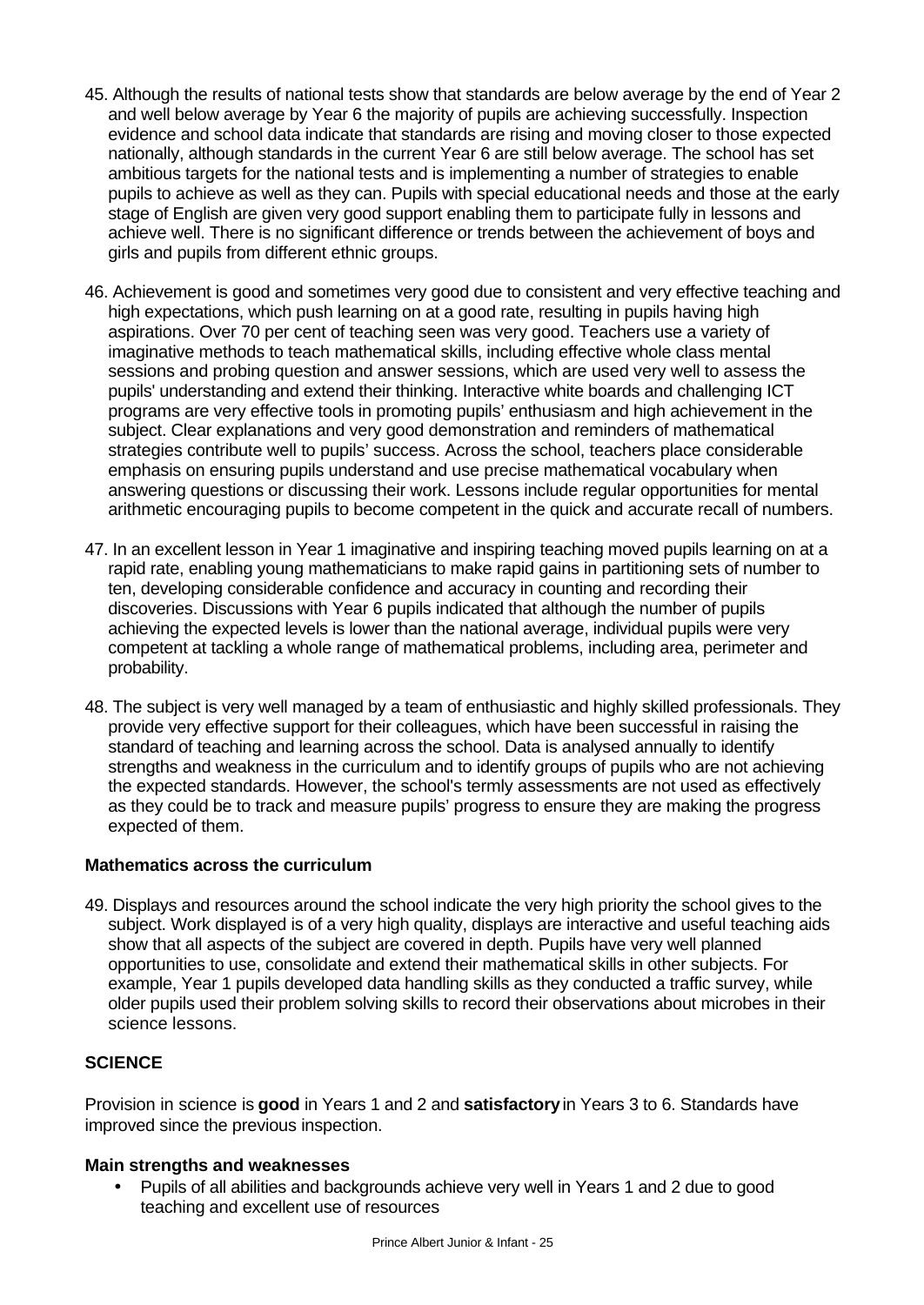- Achievement in Years 3 to 5 is good but satisfactory in Year 6
- All pupils have many opportunities to make independent investigations
- There is insufficient coverage of some aspects of science in Years 3 to 6
- Assessment is not used well enough to ensure all pupils are moved on quickly enough

## **Commentary**

- 50. Standards at the end of Year 2 are just below the national average but analysis of pupils' work last year indicates pupils achieve well, especially the more able. At the end of Year 6 standards are below average as few pupils achieve above average levels. Analysis of pupils' work in Years 3 to 6 indicates good understanding of some areas of science taught but the curriculum is narrow with some significant gaps. Areas of science such as forces, electricity or light are taught to younger pupils but not in Years 5 and 6. Consequently, older pupils have poor understanding and knowledge of these areas of study. Pupils with special educational needs achieve well as they receive well planned tasks which are matched to their needs.
- 51. The quality of teaching in Years 1 and 2 is good with some very good features. Teachers clearly explain the work in an interesting way. Resources are excellent with large caves and tents being constructed in the classroom to help pupils investigate light and dark. Pupils are excited by the lessons and bubble with enthusiasm. The recording of work is good with pupils completing charts, tables, diagrams and graphs as well as much independent writing. Pupils with different abilities are given different levels of support but are encouraged to aspire to high standards. As a result all pupils achieve very well. There is very good support for those pupils at an early stage of learning English so that they participate fully in lessons and their understanding is enhanced through much practical work.
- 52. In Years 3 to 6 teaching is satisfactory. Pupils are encouraged to complete many scientific investigations and they are very keen to complete the tasks and talk about their results. There is good emphasis on new scientific vocabulary and this is constantly reinforced to extend language with many opportunities being provided for pupils to discuss their findings or try to explain results in a scientific way. Occasionally, however, teachers do not effectively draw together the conclusions of an investigation at the end of a lesson with a crisp, concise statement therefore leaving pupils confused about what they have actually learned. Because assessment is not focused on the ability of individual pupils and is not being used to ensure each one is working to their maximum capability, there is some lack of challenge for the more able. Since the previous inspection the school has made many improvements that have had a positive impact on teaching and learning and achievement. They include much greater emphasis on providing opportunities for pupils to carry out investigations, emphasis on extending pupils knowledge of scientific vocabulary and use of language and consistent planning throughout the school with very clear objectives.
- 53. Subject leadership is particularly good in Years 1 and 2 where there is a sharp grasp of the priorities and needs but it is not as focused further up the school and this has resulted in some gaps in the consistent development of skills, knowledge and understanding for older pupils. Monitoring has been more effective in Years 1 and 2 than in other parts of the school. Resources are well chosen and good use made of interesting outside visits. Although generally good use is made of ICT the school has a programme to extend these opportunities to impact on learning.

## **INFORMATION AND COMMUNICATION TECHNOLOGY**

Provision in information and communication technology (ICT) is **excellent**

- Pupils achieve very well and attain well above average standards
- The innovative curriculum is excellent
- Teaching is very good
- Subject leadership is outstanding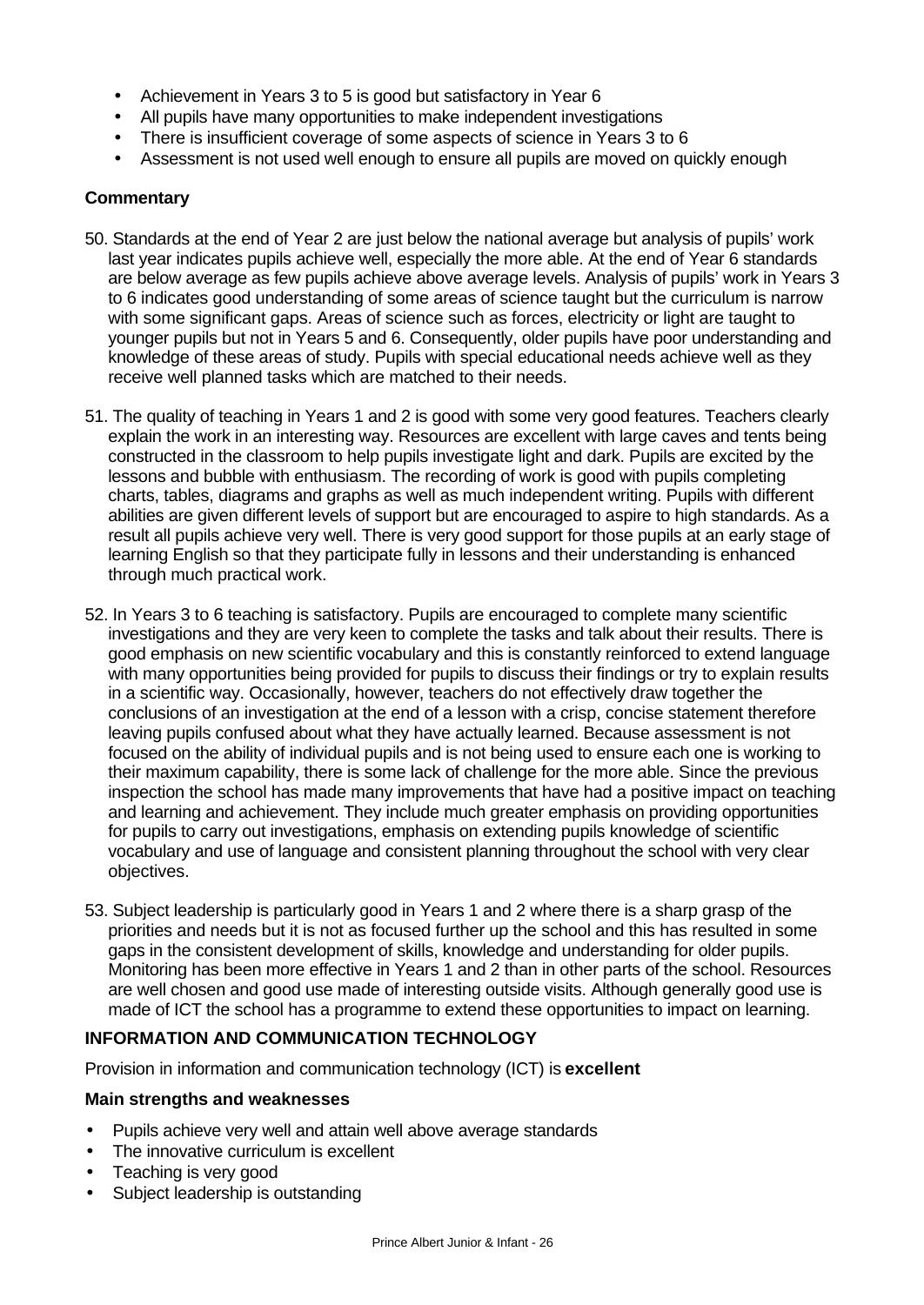# **Commentary**

- 54. By the end of Years 2 and 6 standards are significantly above those expected and pupils are about two years ahead of those of a similar age. Progress is rapid in developing a wide range of skills, knowledge and understanding and pupils' competence in all aspects of ICT is at a high level. Pupils with special educational needs make substantial gains in ICT and this contributes very well to learning and the use of English. For example, they access the Internet and use a series of tools and equipment to enable them to word process their texts to include correct spelling, grammar and punctuation. Pupils at an early stage of learning English benefit from high quality support from class teachers as they work alongside the subject leader during lessons; this approach ensures inclusion and raises the pupils' self esteem and level of skills very well.
- 55. Pupils are highly enthusiastic and work hard and at a very good pace. They have an excellent understanding of what they have achieved because the system of self-assessment is of high quality and their assessment is monitored by the staff. Pupils have a very good understanding of the use of computers for a wide range of tasks and are very skilful at control and modelling. They competently use spreadsheets and data handling programs to enhance their work. A particular strength is the use of the Internet to research information and this is having a significant impact on the development of their independent learning skills and the quality of work in history and geography.
- 56. Teaching and learning are very good. Staff have very good subject knowledge and the use of technicians to support teaching means that no time is wasted on mending computers and lessons are used productively. Explanations are very clear and pupils are left in no doubt about what to do. Pupils are very effective learners; they keenly explore new programs and use their imaginations and skills very well. Lessons are planned excellently to provide the right challenge to each ability group and very effective use of support staff and class teachers enhances learning. Questions are framed effectively to check on pupils' understanding and staff insist on the use of correct terminology in answers. Extra-curricular activities contribute significantly to pupils' achievements. Homework is also used very well and the school ensures that, if necessary, pupils have access to computers at home, often by using the school's equipment. Teaching and learning are also successful because the school has involved parents extensively in this aspect of the curriculum.
- 57. The subject leader has an excellent understanding of ICT and inspires her colleagues. Monitoring of standards and assessment are of high quality. The school's vision to equip pupils' for employment is partially being achieved through its innovative practice in ICT. The school is at the forefront of using ICT as a means of raising standards across the curriculum.

#### **Information and communication technology across the curriculum**

58. The subject makes an excellent contribution to the pupils' work in other subjects. The high standard of equipment, highly effective quidance from the subject leaders and support from technicians ensures that class teachers and pupils are able to access excellent resources to develop their learning in a wide range of subjects. ICT is used especially well in mathematics and in English and is having a positive impact on the quality of writing, especially for boys. Pupils make very good use of the Internet and access to high quality, up-to-date resources enhances pupils' learning in science, history and geography.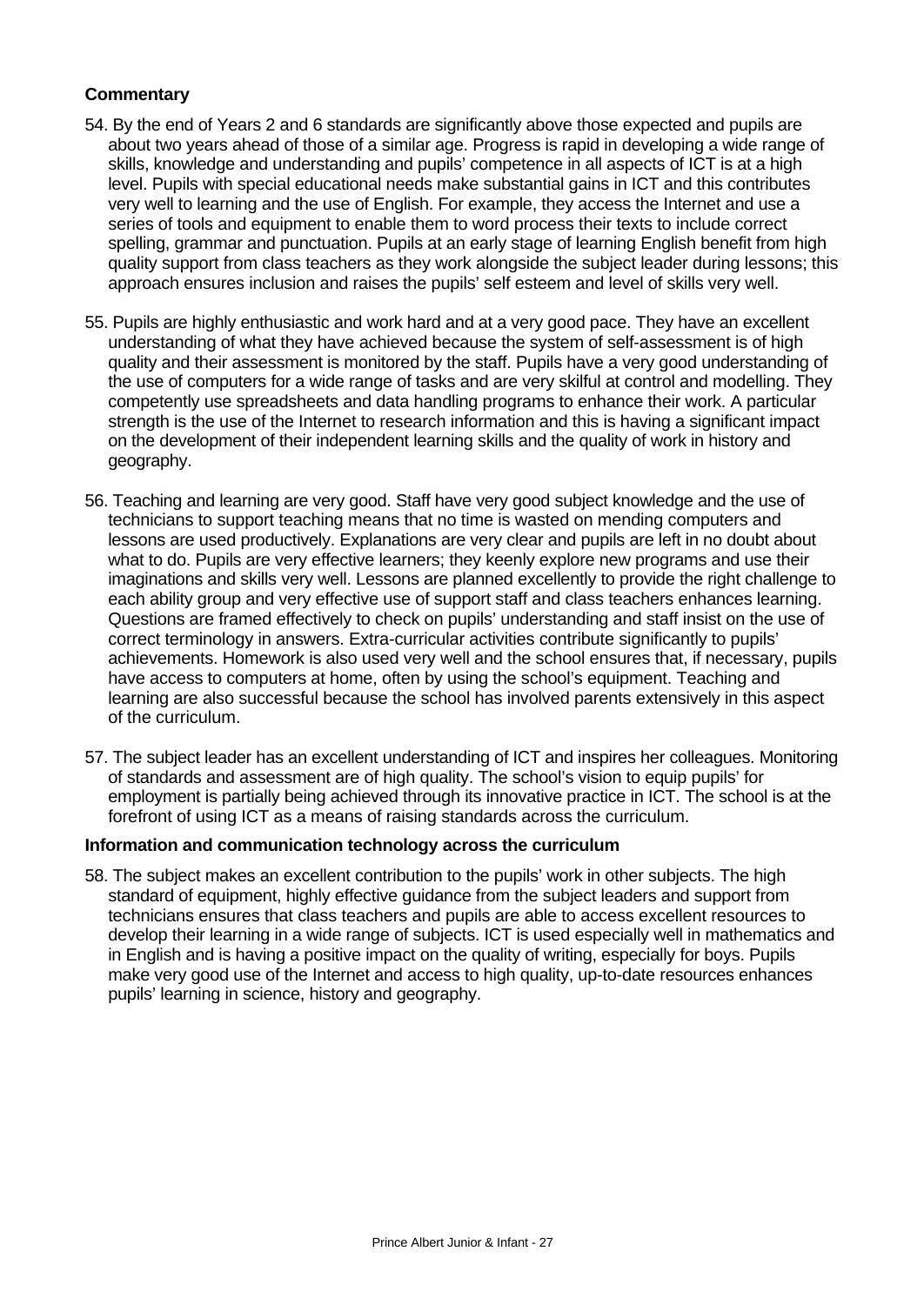#### **Example of outstanding practice**

**The school's excellent use of funding, training and opportunities for the subject leader to mentor and develop the ICT skills of all staff and pupils has a significant impact on attainment and achievement.**

The staff, governors, parents and pupils see the development of ICT as the most significant aid to raising standards and innovative use of staff and resources ensure that pupils have excellent opportunities to improve. ICT is used excellently to reduce teachers' workload through on-line planning and availability of a huge range of resources. The employment of technicians has reduced teachers' workload and ensured that the technology is always available for use. Excellent training and strategic planning have enabled the school to draw on expertise from a wide range of sources. Governors make a significant contribution, bringing expertise and also setting challenging targets for the school. All staff and governors see the use of ICT as a means to improve the standards achieved, especially in literacy, and indicators are that this strategy is having a good impact. For example, there is a marked improvement in boys' writing and all pupils keenly work independently on research. Pupils have excellent opportunities to take laptops home and this has helped to raise the profile of the subject with parents as well as contributing to improved standards. A very strong emphasis on teaching basic skills as early as possible means that even from Year 1 pupils are using ICT as a tool for learning in a wide range of subjects and contexts. Assessment is sharp and pupils' competently review their own skills and understand what they need to do next aided by incisive and challenging teaching.

# **HUMANITIES**

Five lessons were seen in religious education but none in history and geography. In addition, inspectors looked at samples of pupils' work, examined teachers' planning and talked with the subject co-ordinators and pupils about the school's work in humanities.

## **Religious education**

Provision in religious education is **good.**

## **Main strengths and weaknesses**

- Pupils have a good understanding of their own and other religions
- Teaching is good overall; teachers have good subject knowledge
- There are effective links with other subjects
- ICT is used well to support the subject
- Pupils' presentation of work could be better

- 59. Standards have been maintained since the time of the last inspection and are in line with those expected in the syllabus followed by most schools in Birmingham. Across the school pupils of all abilities achieve well, particularly when discussing comparative religions or expressing their own beliefs. The concept of spirituality is well developed amongst older pupils who are able to discuss the 'unique images' created by Christian and Muslim works of art. Pupils enjoy religious education and many animated conversations take place as they compare their own religious rituals with those of other religions.
- 60. Teaching and learning are good. Teachers have good subject knowledge and the amalgamated SACRE and Qualifications and Curriculum Authority document ensures a very comprehensive and full coverage of the subject. Teaching is often brisk and animated with teaching points clearly made throughout. Very good use is made of the ICT facilities and, through the interactive whiteboards, pupils experience the awe and splendour of Wells Cathedral, appreciate the beauty of religious works of art such as Raphael's 'Crucifixion', or watch a vibrant video tour of Eid celebrations. The subject contributes much to the spiritual, moral, social and cultural aspects of the school. Whilst standards of pupils' knowledge and level of discussion are good, too often the written recording is rushed and teachers' expectancies of the quality of presentation and pupils'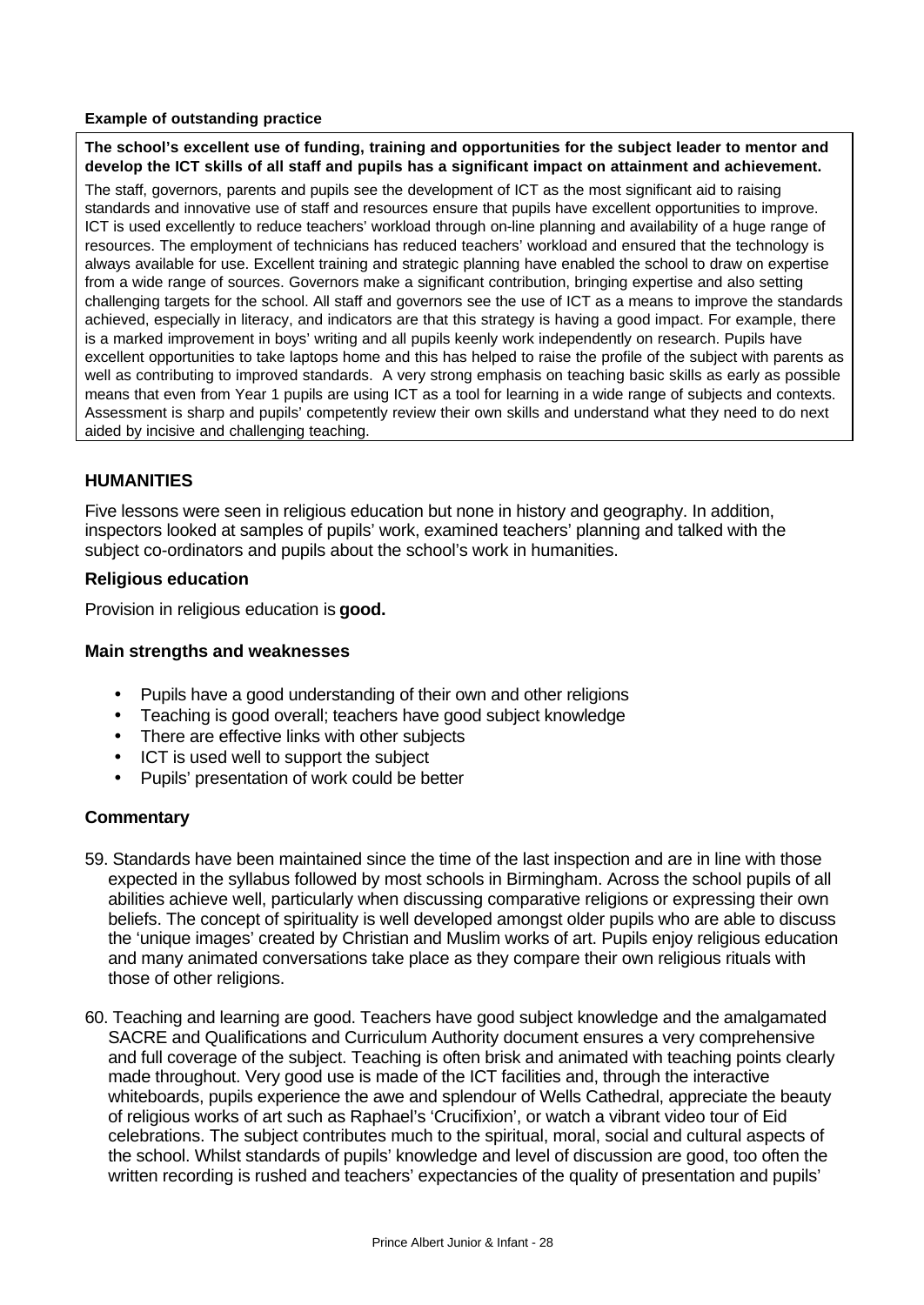work are not high enough. As a result much written work is poor and does not help to raise the standard of English. Planning is good, as is progression, throughout the school.

61. Co-ordination of the subject is currently being reviewed. The school has an adequate range of resources but some are in need of replacement or refurbishment. There is no monitoring and evaluation of teaching and learning. Assessment is informal and not used to guide pupils on the next step in learning.

# **History and geography**

62. Discussions with pupils in Year 6 show that they have a lively interest in the subject and are knowledgeable about all aspects of the National Curriculum requirements. During the inspection several literacy lessons and information and communication technology lessons used history as their focus. In an English lesson in Year 4, for example, pupils wrote an account of the Romans' use of the baths, concentrating on the use of extended sentences, connectives and interesting vocabulary. In Year 6, pupils created multi-media presentations, learning to insert hyperlinks. Their source was a history website and their subject evacuation in World War 2. Pupils' books clearly demonstrate that the teachers use history as a stimulus for writing in a wide range of styles such as lists, bullet points, accounts, debate, reports and empathetic writing in the first person. There is an interesting and rich curriculum, developed by the school and very effectively linked to other subjects. The wide range of local visits enable pupils to study architecture, artefacts and reconstructions of the past. In their geography work the pupils in Years 1 and 2 study maps of the local area and are able to write and locate their address on maps of different scales. There is an extensive programme of trips and visits which enhances their knowledge of the wider world, and these activities contribute much to personal, social and emotional development as well as geographical knowledge. ICT is used very effectively in both subjects. The subjects make a significant contribution to the pupils' spiritual, moral, social and cultural development. Subject leaders are very knowledgeable and make good use of budgets to provide stimulating resources. They ensure that the curriculum is covered well and provide very good support through planning and subject guidance.

# **CREATIVE, AESTHETIC, PRACTICAL AND PHYSICAL SUBJECTS**

A wide range of evidence was collected about the school's work in these subjects including analysis of pupils' work and teachers' planning and discussions with the subject leaders and pupils. Three lessons were seen in design and technology, five in art and design, six in physical education and seven in music. Inspection evidence shows that there has been good improvement in all of these subjects since the previous inspection.

## **Art and design**

Provision for art and design **is very good**

- Standards are above average in Year 2 and well above average in Year 6
- The curriculum is well planned and teaching is very good
- The subject is led and managed very effectively
- 62. Pupils achieve very well in the subject because teachers are very proficient in providing pupils with the skills they need to become confident artists and designers. Pupils work co-operatively, share ideas and appreciate the work of others. Teachers provide a wide range of opportunities, resources and a variety of exciting stimuli to catch pupils' imagination and interest. They provide very clear and precise explanations and demonstrations to enable all pupils to build well on what they already know and can do. Design skills are enhanced as pupils use sketchbooks to build up detail and confidence before embarking on working with different mediums, such as clay. Younger pupils are shown how to use different types of pencils to create shade and texture as they carefully build up skills in observational drawing in readiness for a self-portrait. By Year 6 pupils have a very good understanding of line, shape and form and use these to very good effect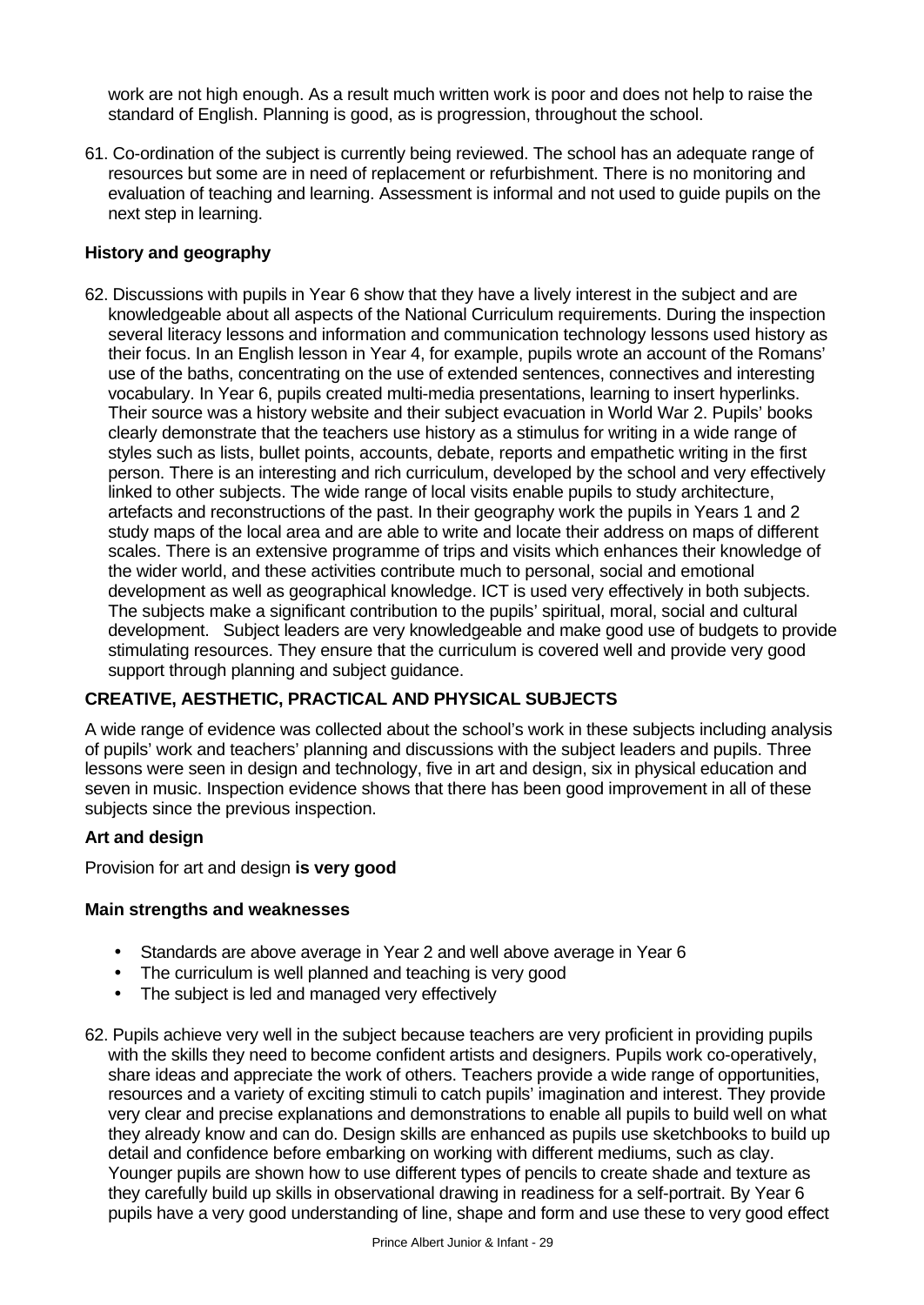as they use a wide range of media to produce very high quality designs. Links with other subjects stimulate pupils' interest and deepen their knowledge and understanding. For example, older pupils develop an understanding of art in context of an historical period as they design and make Tudor tapestries and Egyptian jewellery.

- 63. Pupils work keenly and their enthusiasm is well targeted at creating high quality work that also enhances the general environment of the school. In consequence, all pupils, including those with special educational needs and those at the early stages of English, work with high levels of interest and produce quality pieces of art.
- 64. The subject leader is very experienced, skilled and enthusiastic. She works closely with staff to raise their confidence in the teaching of art. This has a very positive effect on pupils' achievement and the high standards reached.

# **Design and technology**

Provision in design and technology is **satisfactory.**

# **Main strengths and weaknesses**

- Teaching and learning are good
- The subject is led well
- There is some above average work in Year 5
- There are some inconsistencies in developing skills, knowledge and understanding

# **Commentary**

- 65. Standards at the end of Year 6 have improved since the previous inspection and are set to rise further as the enthusiastic subject leader sets out new plans and initiatives. Overall, pupils achieve satisfactorily and attain standards that are appropriate for their age. Those with special educational needs take a full part in lessons and achieve as well as their peers. Because of the practical nature of the work pupils at an early stage of learning English are fully engaged in lessons and benefit from opportunities to work alongside more confident pupils. Sometimes the use of the pupils' home languages proves effective in explaining what needs to be done and the pupils achieve successfully. The school has recently focused on improving pupils' technical vocabulary and competence in writing evaluations of their work. These initiatives are working and resulting in good gains in pupils' understanding of design and technology.
- 66. The teaching is mostly good and pupils learn effectively. The curriculum is satisfactory and there are sufficient opportunities for pupils to learn skills and techniques and apply them. The most successful work seen was in Year 5 where pupils produced well crafted models of cranes and made effective use of cams, axles and cogs. Pupils throughout the school especially enjoy food technology and this links very well with the school's programme of personal, social and emotional development. Pupils understand about healthy eating and work with care following recipes accurately in making biscuits, pizzas and salads. They often record their work using their numeracy skills well to make graphs and charts. Teachers plan lessons thoroughly to meet the needs of pupils. Subject knowledge is generally good and staff find interesting ways of motivating the pupils, for example, in Year 1, the pupils tasted a range of foods before deciding on their own sandwich fillings. Pupils enjoy design and technology and work hard in lessons. They take care of tools and equipment and are good at co-operating on large projects.
- 67. The subject leader is keen to extend the work in design and technology. The staff make good use of on-line planning and resources. There are sufficient resources and the very good business links are used well to help pupils understand about building and engineering.

## **Music**

Provision for music is **very good** and has improved significantly since the last inspection.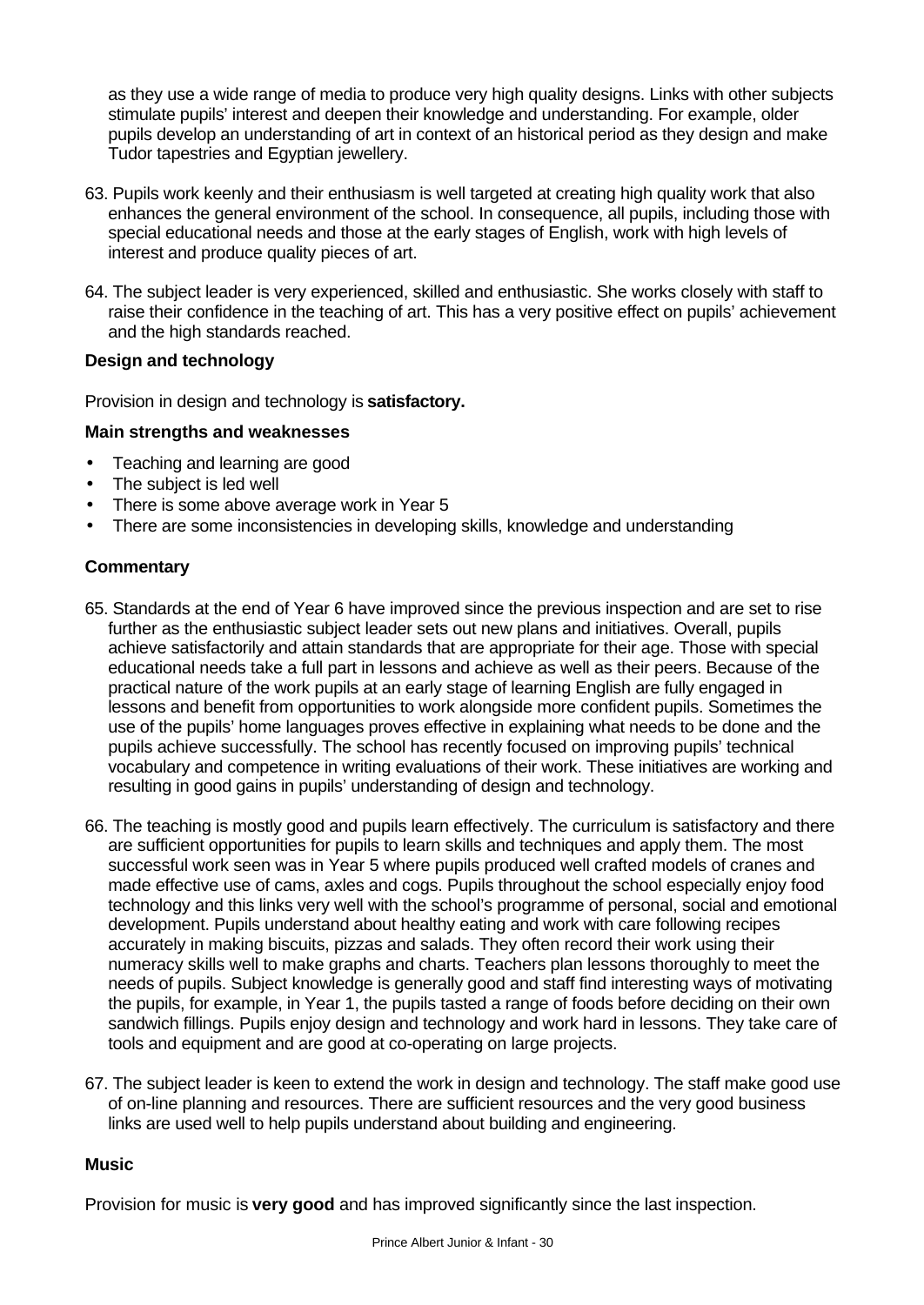# **Main strengths and weaknesses**

- There is a challenging curriculum so that several year groups attain higher than average standards and achieve very well
- The teaching by the subject leader and the peripatetic music teacher is very good
- ICT is used very effectively as an integral part of the curriculum

# **Commentary**

- 68. Pupils in Year 2 perform simple clapping patterns and adjust their speed when clapping the beat to accompany a song. By Year 3 pupils understand that music can be made up of layers of sound and they build up their own compositions using untuned percussion. Older pupils add tuned instruments consisting of notes that sound pleasing together. Year 5 learn of the structure of music, using introductions and codas and repeated phrases or *ostinato*. They take a pride in using the Italian musical terms for changes in music such as a *crescendo*. The Year 6 curriculum is challenging, exploring and using scale systems and the present Year 6 do not have a sufficient understanding to cope with this as the improvement in the provision was not in place earlier in their school career. The very good curriculum successfully builds on the pupils' knowledge understanding and skills from year to year.
- 69. The role of the specialist teacher has changed to enable him to work alongside the class teachers. This has been very effective in improving the teachers' expertise so that they can continue the series of lessons themselves. The subject leader in Years 3 to 6 skilfully enables his pupils to have a pride in their performance, to evaluate the outcomes and, above all, to enjoy their lessons. Pupils in Year 3 effectively use a musical program to compose their own music on the computer and Year 5 pupils program keyboards to play introductions and codas and adjust the pace and volume. Subject leadership is good and has ensured that achievement has risen since the previous inspection and that the quality of teaching and learning are much better. The quality of the provision and the very good resources ensure that the pupils achieve very well.
- 70. Music plays a significant part in pupils' spiritual, moral, social and cultural development. The very successful, award winning choir is an example of the pupils' enjoyment of singing. They perform in six languages including Hebrew, many styles, often in several parts, always with vigour, rhythmical accuracy and absolute enjoyment. This is a tribute to the skilful teaching of the peripatetic music teacher and the responsibility and commitment of the pupils. Some pupils in Year 4 learn to play the tabla and there are strong links with the Birmingham Royal Ballet.

## **Physical education**

Provision in physical education is **very good.**

## **Main strengths and weaknesses**

- Boys' and girls' achievement is good overall and very good in sport
- Teaching and learning are good, with some excellent practice
- Subject leadership is excellent
- Opportunities for participation in extra-curricular activities are outstanding

# **Commentary**

71. Standards in Years 2 and 6 are average overall and this is an improvement since the previous inspection which is due largely to the innovative way the leadership and management have provided for extended opportunities for pupils to take part in physical activities and the support provided through the subject leader. Pupils are keen participants in sport and very proud of their success against other schools in cricket, football, athletics and golf. Standards in these games are above average. Progress for pupils of all abilities and backgrounds is very good. Pupils with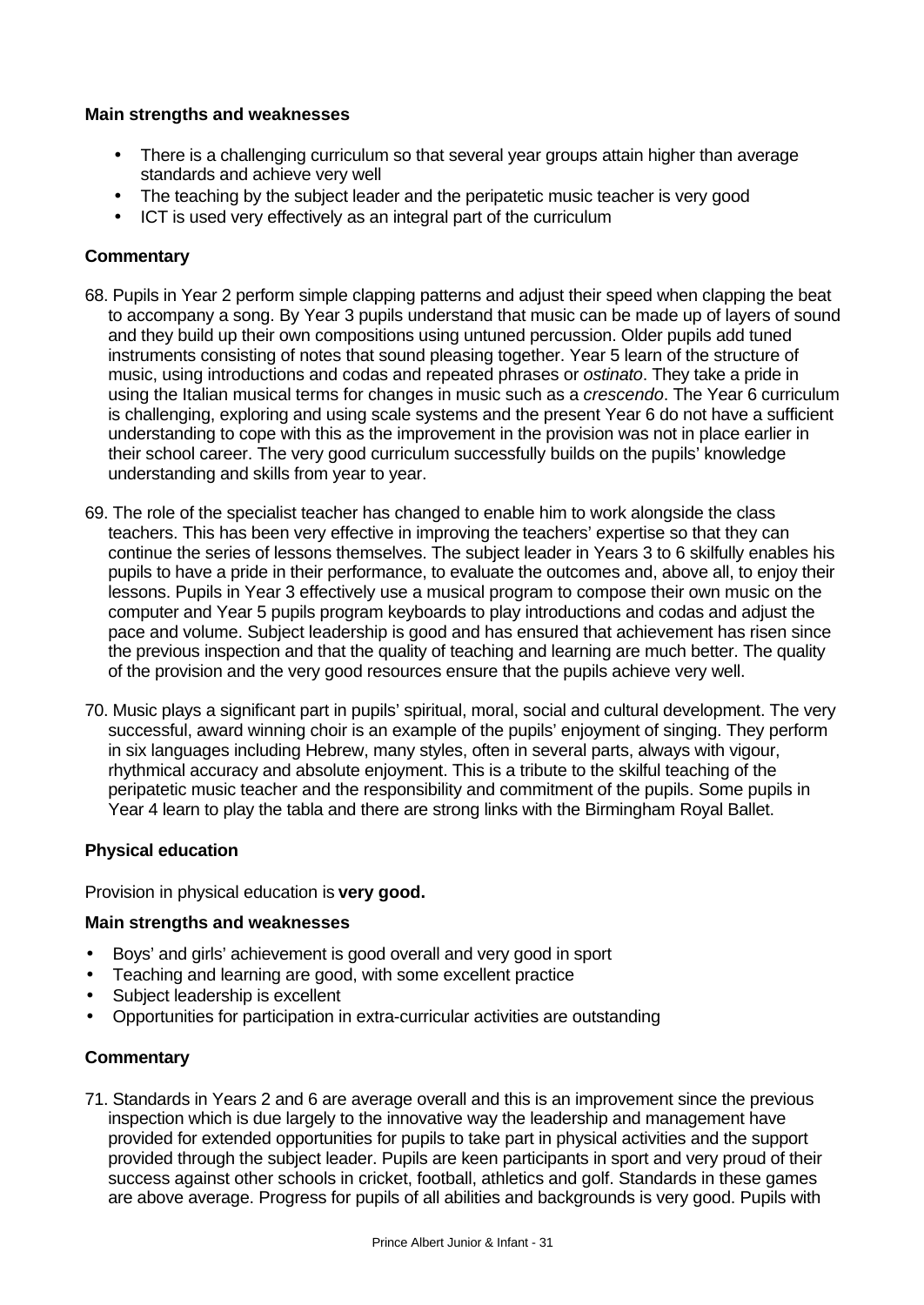physical disabilities are supported especially well and those with special educational needs take a full part in the school's programme. Pupils also achieve well in dance, gymnastics and swimming. Most attain the expected standard in swimming by the end of Year 6. There are pockets of very good work in dance; in Year 5 the teacher inspired the pupils and challenged them to produce imaginative and expressive movements. Gymnastic skills are promoted well and in Year 2 the teacher skilfully encourages less confident pupils to try different movements over large apparatus encouraging balance and agility and also challenge the more able to extend basic movements and form a sequence.

72. Teaching is at least good and there is some excellent practice. The subject leader leads by example and sets high standards for pupils and staff. There has been highly effective monitoring of teaching and support provided to bring consistency throughout the school. Excellent training has boosted teachers' subject knowledge and confidence and led to rising standards in the subject. Pupils are highly motivated and concentrate very effectively through lessons. They are enthusiastic participants in extra-curricular activities. The subject is used very well to promote equal opportunities and inclusion. Following a survey of attendance at extra-curricular activities the staff realised that girls were in a minority, so they developed new opportunities for girls which meet their needs very well. Teachers expect and get good behaviour from the pupils. Lessons have good pace and challenge and pupils are kept active. The subject is used very well to promote healthy lifestyles. Literacy and numeracy skills are used well and there is much focus on extending pupils' spoken language as they evaluate their work. ICT is also used very well to record using digital photography series of sequences and to provide guidance for staff on planning lessons. The subject makes a very good contribution to pupils' personal, social and emotional development.

# **PERSONAL, SOCIAL AND HEALTH EDUCATION AND CITIZENSHIP**

#### **Personal, social, health and citizenship education**

Provision in personal, social, health and citizenship education is **very good.**

#### **Main strengths and weaknesses**

- TILE (Towards Improved Learning and Employability) has a positive impact
- Pupils develop very good levels of confidence and awareness of their responsibilities
- The school's programme makes pupils ambitious for success

- 73. Very good emphasis is given to promoting pupils' self awareness and the staff are clearly ambitious for the pupils. Their positive approach does much to help pupils to make the most of their abilities, prepare for the next stage of their education and for life as responsible citizens. The provision meets statutory requirements for education about drugs, sex and relationships. The pupils achieve very well in this aspect of their work and have good skills in expressing their own thoughts about issues that affect them. They set themselves ambitious goals and understand their own responsibility in achieving them. Pupils take an active part in decision making at the school and the school council is highly representative. Pupils take pride in their school.
- 74. The teaching is very effective and impacts well on learning. The school also provides good information about healthy lifestyles and the extensive programme to encourage healthy eating and exercise is having a very beneficial impact on the lives of pupils and their success in sporting competitions. Pupils also understand the rich cultural diversity in the locality and their position within it. Through the good use of circle times, when pupils discuss issues in small groups, the pupils learn to listen to other's views and to compromise. The planning for personal, social and health education is very good and staff have clear guidelines within which to develop pupils' understanding. The highly professional co-ordination of personal, social and health education and related courses contributes much to making the school a purposeful and vibrant place in which all are valued and their views are respected.